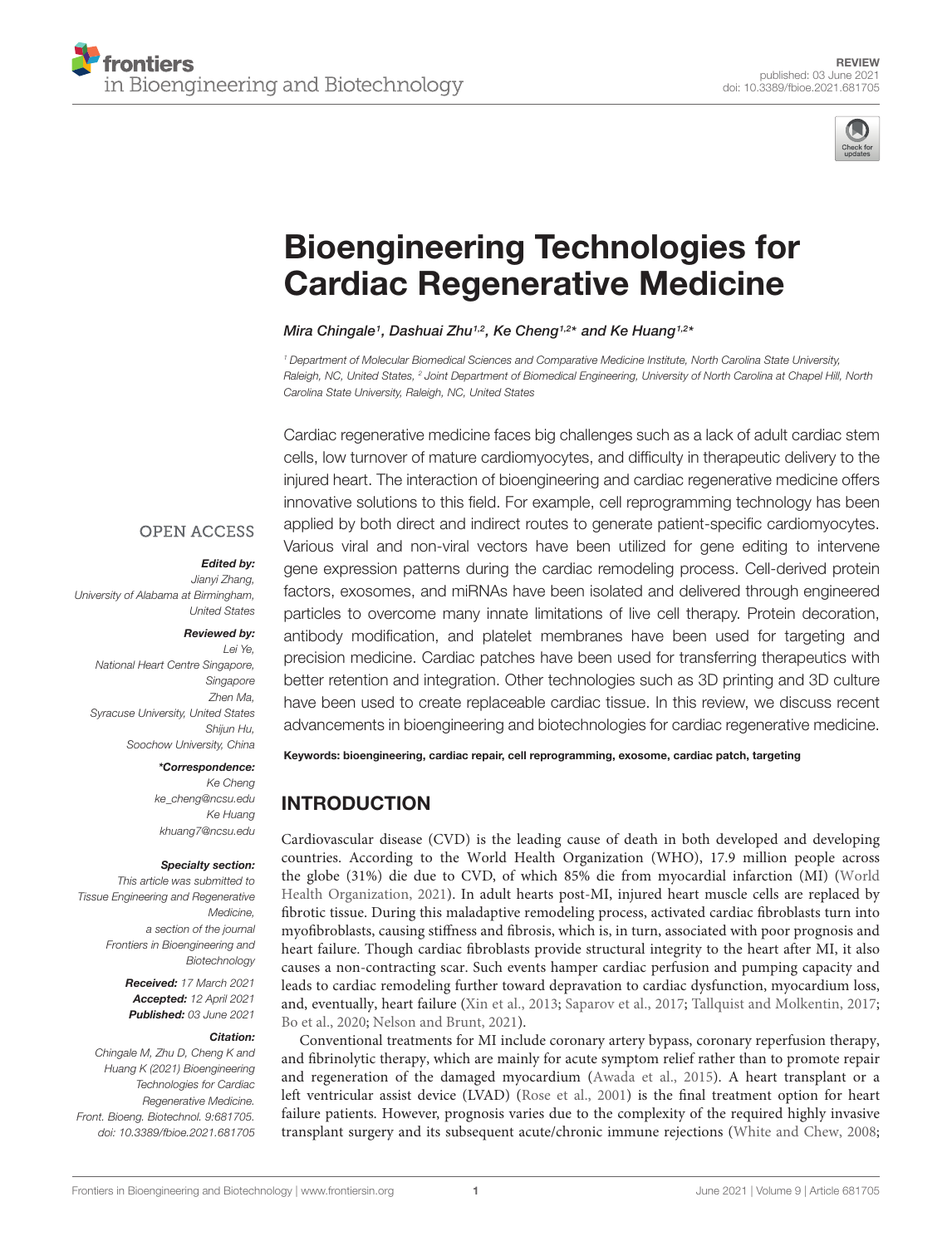[Wilhelm,](#page-10-4) [2015\)](#page-10-4). Although pharmacological treatments of β-blockers and angiotensin-converting enzyme (ACE) inhibitors [\(Packer et al.,](#page-9-3) [2001;](#page-9-3) [McMurray et al.,](#page-9-4) [2014\)](#page-9-4) are beneficial to MI patients, these existing approaches make it necessary to explore new methods of treatment that aim at regenerating the infarcted myocardium as well as becoming implementable in the clinical practices [\(Raziyeva et al.,](#page-9-5) [2020\)](#page-9-5).

Biomedical engineering seeks to close the gap between engineering and medicine by combining the design and problemsolving skills of engineering with medical and biological sciences. Biomedical engineering hopes to advance health care treatment, including diagnosis, monitoring, and therapy. It has been transforming the cardiac regenerative approaches into potential treatments for CVD [\(Lee and Walsh,](#page-8-0) [2016\)](#page-8-0). Treatments for ischemic/reperfusion-damaged or infarcted myocardium have been designed by using multifarious biotechnologies based on the purpose of treatment. With the idea of using autologous cells for cardiac treatment, patient-specific cardiomyocytes (CMs) were generated through cell reprogramming technologies [\(Wang et al.,](#page-10-5) [2021\)](#page-10-5). To improve the regenerative capability of CMs, various viral and non-viral vectors have been used for gene editing to intervene with gene expression during cardiac remodeling process after MI [\(Rincon et al.,](#page-9-6) [2015;](#page-9-6) [Kohama](#page-8-1) [et al.,](#page-8-1) [2020\)](#page-8-1). To overcome the retention, fragile, tumorigenicity, and immunogenicity limitations of cell therapy [\(Tang et al.,](#page-10-6) [2018c\)](#page-10-6), cell-derived protein factors, exosomes, and miRNAs have been isolated and delivered through micro- [\(Huang et al.,](#page-8-2) [2020\)](#page-8-2) or nanosized particles [\(Su et al.,](#page-10-7) [2018b\)](#page-10-7). For better targeting, scientists have used proteins, antibodies, and platelet membranes to decorate their therapeutics. For better retention and integration, cardiac patches have been designed by transfer therapeutics in vehicles made of various biomaterials [\(Mei and](#page-9-7) [Cheng,](#page-9-7) [2020\)](#page-9-7). Additionally, 3D printing [\(Maiullari et al.,](#page-9-8) [2018\)](#page-9-8) and 3D culture [\(Jackman et al.,](#page-8-3) [2018\)](#page-8-3) technologies were utilized to create replaceable cardiac tissue (**[Figure 1](#page-2-0)** and **[Table 1](#page-3-0)**). In this review, we will discuss current biotechnologies for cardiac repair.

# CELL REPROGRAMMING

Cell reprogramming is a powerful tool that converts the somatic cell lineage into pluripotent stem cells (iPSCs) [\(Rao and Malik,](#page-9-9) [2012\)](#page-9-9), CMs [\(Fu et al.,](#page-8-4) [2015\)](#page-8-4) or endothelial cells (ECs) [\(Lee C.](#page-8-5) [S. et al.,](#page-8-5) [2017\)](#page-8-5). Generally, this tool is used both in vitro and in vivo for cardiac injury site repair [\(Patel et al.,](#page-9-10) [2016\)](#page-9-10), cardiac disease modeling, or drug screening [\(Ebert et al.,](#page-7-2) [2012;](#page-7-2) [Chen and](#page-7-3) [Vunjak-Novakovic,](#page-7-3) [2018\)](#page-7-3). In the process of changing cell fate, an intermediary pluripotent state is key to differentiate direct and indirect reprogramming [\(Wang et al.,](#page-10-5) [2021\)](#page-10-5).

## Indirect Cell Reprogramming

Indirect cell reprogramming from adult somatic cells to iPSC-derived CMs (iPSC-CMs) is a well-established process [\(Tai et al.,](#page-10-8) [2018\)](#page-10-8). iPSCs from multiple origins are now commercially available. This reprogramming method is widely used not only due to the difficulty of culturing human primary CMs in vitro but also because they contain patient-specific genomic information and could be used for autologous cardiac regenerative medicine [\(Martins et al.,](#page-9-11) [2014\)](#page-9-11). Commonly, adult fibroblasts are reprogrammed into iPSCs through the activation of alkaline phosphatase, silencing of somatic-specific expression, expression of SSEA1, and progressive silencing of exogenous genes with upregulation of Oct4 and Nanog [\(Teshigawara](#page-10-9) [et al.,](#page-10-9) [2017\)](#page-10-9). However, these CMs are closer to an immature stage in terms of marker expression, ultrastructural features, metabolic signature, and electrophysiological properties [\(Tang,](#page-10-10) [2020\)](#page-10-10). First, the origin of somatic cells is a determinant of iPSC-CM maturation [\(Pianezzi et al.,](#page-9-12) [2020\)](#page-9-12). Comparison of iPSC-CMs derived from cardiac-derived mesenchymal progenitor cells (CPCs), bone marrow-derived mesenchymal stem cells (BMCs), and human dermal fibroblasts (HDFs) that comes from the same patient showed the cardiac somatic cell's enhanced capacity for cardiac re-differentiation due to upregulated cardiac genes (MYH6, TNNI3, KCNQ1, KCNE1) [\(Altomare et al.,](#page-7-4) [2016;](#page-7-4) [Pianezzi et al.,](#page-9-12) [2020\)](#page-9-12). Additionally, the application of iPSC-CMs is highly affected by the purification process because tumors can form during in vitro culture of iPSCs that increase the malignant risks to *in vivo* application [\(Tohyama et al.,](#page-10-11) [2013\)](#page-10-11). To overcome the purification obstacles, a distinct metabolic flow technology has been designed to enable large-scale purification through glucose depletion and lactate supplementation because the mature iPSC-CMs have a higher oxygen consumption rate with increased mitochondrial maturity [\(Tohyama et al.,](#page-10-11) [2013;](#page-10-11) [Tang,](#page-10-10) [2020\)](#page-10-10).

# Direct Cell Reprogramming

Direct cell reprograming is a process of transforming of somatic cells to a desired cell fate without a pluripotent or multipotent state [\(Wang et al.,](#page-10-5) [2021\)](#page-10-5). Ideally, direct cell reprogramming is more suitable for in vivo cardiac tissue repair by generating reprogrammed cells in situ in the diseased heart [\(Wang et al.,](#page-10-5) [2021\)](#page-10-5); however, it is still challenging to perform it in vivo due to the low transforming efficiency. For example, direct reprogramming of transcriptional factors like Gata4, Oct4, Tbx5, Sox2, and Klf4 were delivered directly into the damaged heart to initiate regeneration [\(Ieda et al.,](#page-8-6) [2010;](#page-8-6) [Chen et al.,](#page-7-5) [2017;](#page-7-5) [Hashimoto et al.,](#page-8-7) [2018\)](#page-8-7). Six core transcriptional factors Gata4, Hand2, Mef2c, Mesp1, Nkx2.5, and Tbx5 were examined for their cardiac linage reprograming capability [\(Li et al.,](#page-8-8) [2015;](#page-8-8) [Wang et al.,](#page-10-12) [2015\)](#page-10-12). Retroviruses were used to express these transcription factors in fibroblasts that were derived from adult mice [\(Pasumarthi and Field,](#page-9-13) [2002;](#page-9-13) [Ieda et al.,](#page-8-6) [2010;](#page-8-6) [Song](#page-9-14) [et al.,](#page-9-14) [2012\)](#page-9-14). Another study reported in vitro formation of CMs from fibroblasts by expressing transcriptional factors Gata4, Mef2c, and Tbx5 (GMT) and thereby functionally repopulating the scar [\(Qian et al.,](#page-9-15) [2012;](#page-9-15) [Wang et al.,](#page-10-12) [2015\)](#page-10-12). Although direct cell reprogramming bypasses early developmental stages [\(Barreto et al.,](#page-7-6) [2019\)](#page-7-6) such as the cardiac progenitor stages, the tumorigenic risks may not lower than indirect reprogramming because the small molecules cannot be guaranteed, which can also produce iPSCs [\(Chen et al.,](#page-7-5) [2017\)](#page-7-5). Most importantly, the fate of transduced cells in vivo is still debated, although single-cell transcriptomics have been done to discover the mechanism of the fate conversion from fibroblast to CMs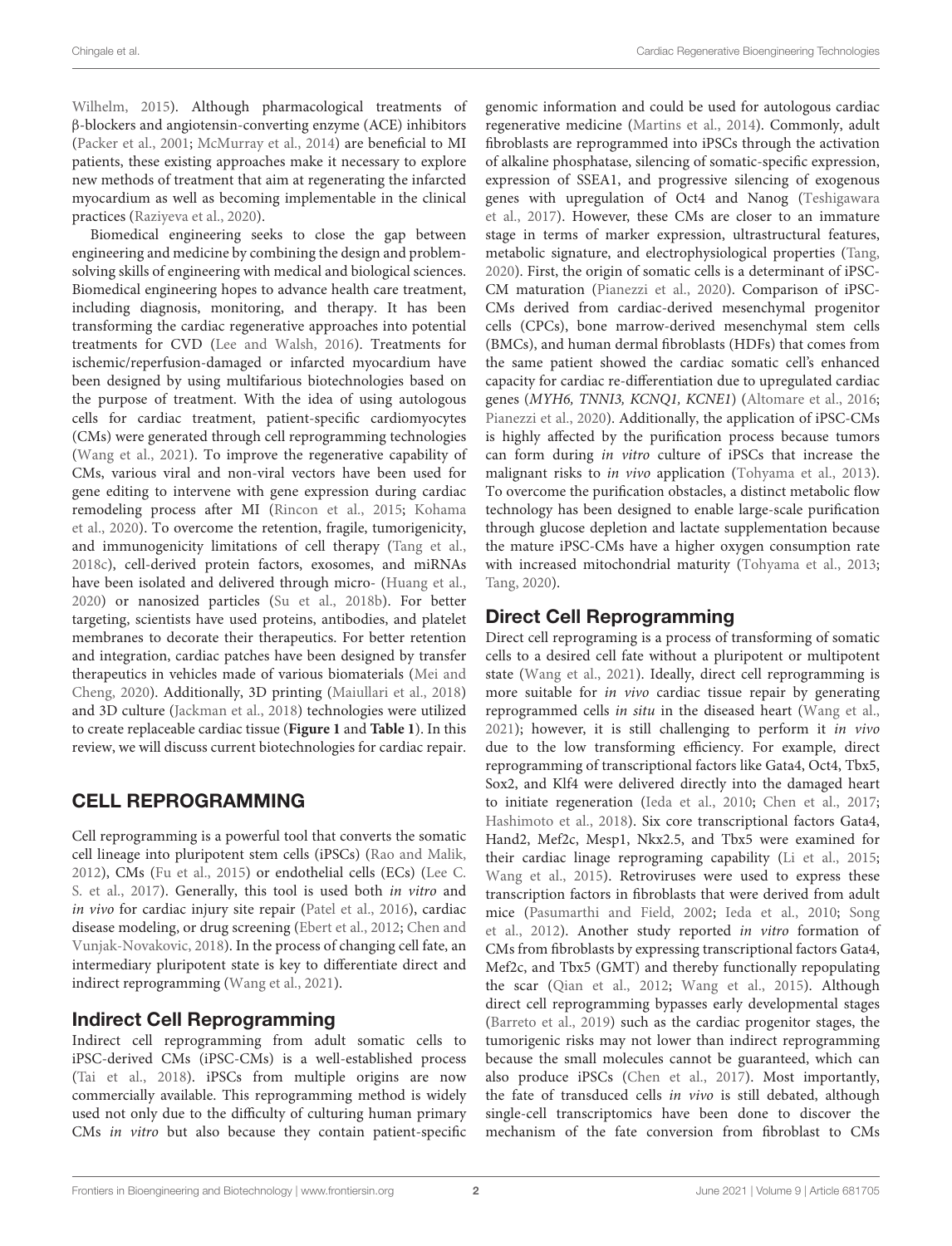

<span id="page-2-0"></span>[\(Liu et al.,](#page-9-16) [2017\)](#page-9-16). Additionally, miRNAs have the ability to regulate various signaling pathways at the same time, which makes them a promising alternative [\(Sandmaier and Telugu,](#page-9-17) [2015\)](#page-9-17). Researchers provided evidence that direct administration of miRNAs through lipid-based transfection at the target site successfully converted fibroblasts into cardiomyocytes in vivo [\(Elmén et al.,](#page-7-7) [2008;](#page-7-7) [Sridharan and Plath,](#page-10-13) [2011\)](#page-10-13). Cardiac reprogramming through miRNAs (miR-1 miR-133, miR208, and miR499) was enhanced when combined with JAK inhibitor I treatment [\(Jayawardena et al.,](#page-8-9) [2012\)](#page-8-9).

## GENE EDITING

Many genes are essential for CM proliferation and cardiac repair. For example, ERBB2 has been reported triggering mammalian heart regeneration by promoting cardiomyocyte dedifferentiation and proliferation through YAP activation and EMT (epithelial–mesenchymal transition)-like processes [\(D'Uva](#page-7-8) [et al.,](#page-7-8) [2015;](#page-7-8) [Aharonov et al.,](#page-7-9) [2020\)](#page-7-9). Cyclin A2 or CCNA2, a gene normally silenced after birth, has been demonstrated as a key cell cycle regulatory gene to induce cardiac repair by mediating both the G1–S and G2–M transitions of the cell cycle [\(Shapiro](#page-9-18) [et al.,](#page-9-18) [2014\)](#page-9-18). So, an efficient delivery of the desired gene to heart is important for cardiac gene therapy.

#### Non-viral Gene Delivery

In cardiac gene therapy, efficient delivery of the desired gene to target tissue is important. Non-viral gene delivery methods, such as needle or jet injection, hydrodynamic gene transfer, electroporation, and cationic lipids make use of natural or synthetic compounds or physical forces to deliver the gene of interest to the target site. It is an important technology for tissue engineering with many features, including low toxicity, easy modification, high productivity, and cell specificity [\(Wu et al.,](#page-10-14) [2018\)](#page-10-14). A needleless liquid jet methodology using a jet device with micro jets has been used to expand or generate cell pores for cardiac gene delivery. However, it is not suitable for cardiac applications due to the jet's piercing with high force [\(Fargnoli](#page-8-10) [et al.,](#page-8-10) [2017\)](#page-8-10). Additionally, hydrophilic naked DNA could be consumed by cells [\(Al-Dosari and Gao,](#page-7-10) [2009\)](#page-7-10); however, only a small percentage of target cells express the delivered genes, thus, making them inefficient.

## Viral Gene Delivery

Recombinant viral vectors such as adenoviruses, lentiviruses, and adeno-associated viruses are generally used for gene delivery [\(Wolfram and Donahue,](#page-10-15) [2013\)](#page-10-15). Adenoviral gene delivery systems have been extensively used in gene-based therapies and cell-based therapies. Adenoviral vectors have shown a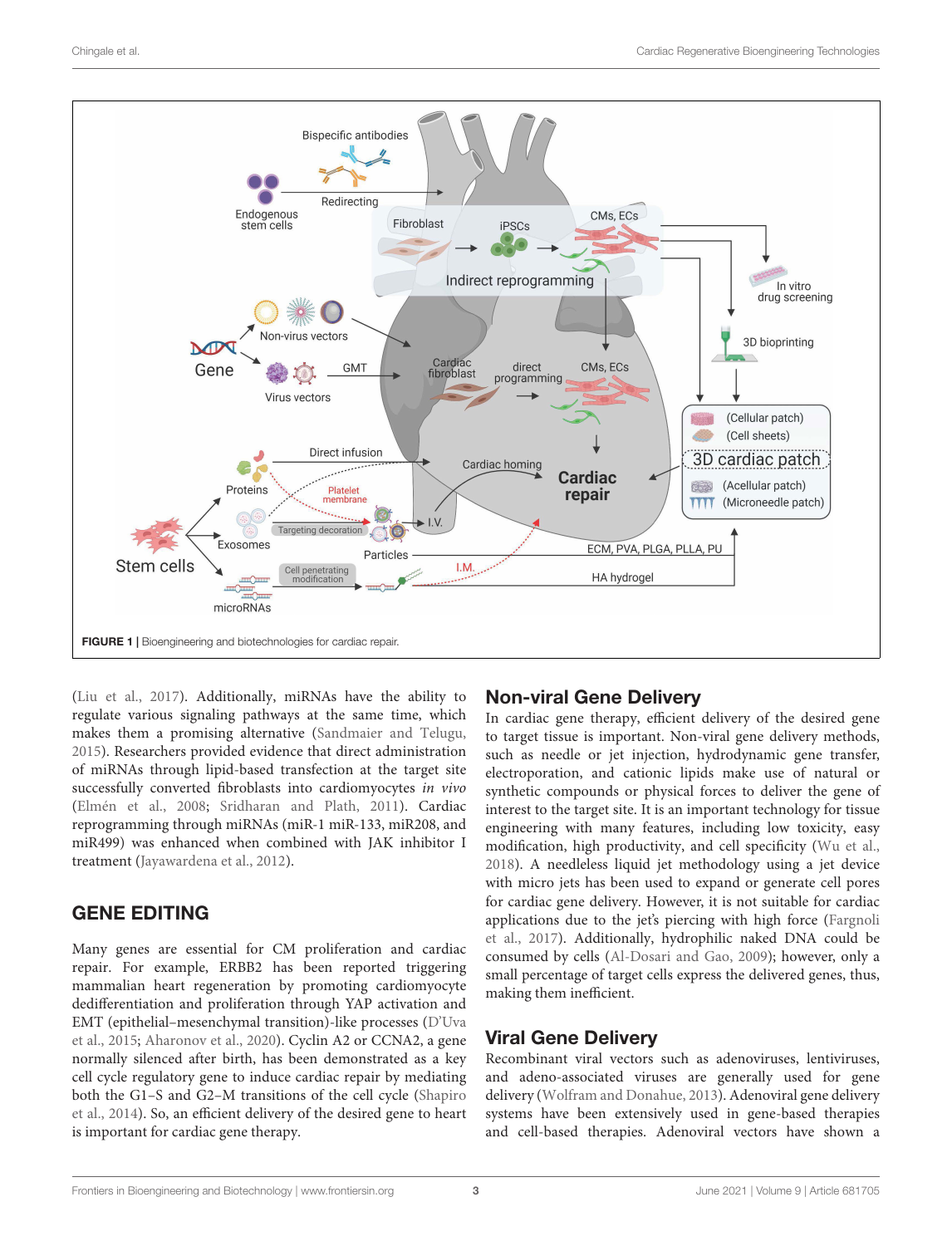<span id="page-3-0"></span>TABLE 1 | Summarization of advantages and disadvantages in different bioengineering methods.

| <b>Bioengineered</b><br>methods                               | <b>Advantages</b>                                                                                                                                                                                                                     | <b>Disadvantages</b>                                                                                                                                                                                                                                                                        |
|---------------------------------------------------------------|---------------------------------------------------------------------------------------------------------------------------------------------------------------------------------------------------------------------------------------|---------------------------------------------------------------------------------------------------------------------------------------------------------------------------------------------------------------------------------------------------------------------------------------------|
| Direct cell<br>reprogramming                                  | • Needs no iPSC stage<br>· Possibility for in situ reprogramming<br>• Relatively rapid conversion                                                                                                                                     | • Low efficiency<br>· Unclear cell fate stability<br>• Tumorigenicity risks                                                                                                                                                                                                                 |
| Indirect cell<br>reprogramming                                | • High efficiency<br>• iPSC induction from many cell types<br>• Self-renewal of iPSCs<br>• Differentiation condition is modulable<br>• Cell fate stability<br>• Suitable for ex vivo manipulations                                    | • Requires iPSC stage<br>• Only can be performed in vitro<br>• The CMs are not mature<br>• Tumorigenicity risks                                                                                                                                                                             |
| Non-viral gene delivery                                       | • Non-pathogenic<br>• Multiple delivery methods. e.g., Naked DNA direct delivery,<br>gene gun, electroporation, ultrasound, lipoplexes and<br>polyplexes etc.<br>• Simplicity in manufacturing<br>• Flexibility in packaging capacity | • Low transduction efficiency<br>• Cytotoxicity<br>• Transient transfection<br>• Tissue damage<br>• Shallow penetration<br>• Immunogenicity                                                                                                                                                 |
| Viral gene delivery                                           | • High transduction efficiency<br>• Transient or persistent expression<br>• Multiple viral vector choices                                                                                                                             | • Difficult to produce high viral titers<br>• Immunogenicity<br>• Limitations in gene packaging capacity<br>• Safety issues<br>• Expensive                                                                                                                                                  |
| Synthetic particles                                           | • High biocompatibility<br>• Cryo-stability<br>• Easy manipulation of particle contents<br>• Cardiac targeting can be achieved<br>· Degradable<br>• Multiple delivery routes<br>• Controlled release of therapeutics                  | • Hard to control the size and morphology<br>• Requires multiple fabrication steps<br>• Low encapsulation efficiency<br>• Sensitive to operational parameters<br>• Mostly paracrine effects, lack of mechanism to generate new CMs                                                          |
| Natural particles<br>(extracellular vesicles<br>and exosomes) | • High biocompatibility<br>• Low immunogenicity<br>• Low tumorigeneicity<br>• Long term stability                                                                                                                                     | • Quality depending on cell batches and culture condition<br>• Variation in batches<br>• Low yield and purity<br>• Difficulty in isolation                                                                                                                                                  |
| Non-cellular cardiac<br>patches                               | • Multiple biomaterial selections<br>• High biocompatibility<br>• Easy manufacturing and off-the-shelf<br>• Suitable for large amount of cargo delivery<br>• Easy storage and transfer                                                | • Hard to transplant in vivo (open-chest surgery is required)<br>• Low cardiac integration<br>• Low cardiac penetration                                                                                                                                                                     |
| Cellular cardiac patches                                      | • Highly biocompatible<br>• Highly functional<br>• Suitable for both in vivo and in vitro studies<br>• Multiple designs                                                                                                               | • Tumorigenicity<br>• The maturation of CMs in tissue patch<br>• Hard to manufacture<br>• Batch-to-batch variation (depending on cell quality)<br>• Very fragile and hard to transfer or storage<br>• Low vascularization after transplantation<br>• Arrhythmia risks after transplantation |

high transduction rate in both dividing and non-dividing cells [\(Lee S. et al.,](#page-8-11) [2017\)](#page-8-11). The knockdown of lncRNA through adenovirus-mediated lncRNA approaches lead to the reduction in macrophage infiltration and cardiomyocyte apoptosis in the heart after MI [\(Wang K. et al.,](#page-10-16) [2017\)](#page-10-16). Although adenovirus vectors were used in clinical trials due to their large tropism profile [\(Jessup et al.,](#page-8-12) [2011\)](#page-8-12), adenoviral-mediated gene delivery triggers immunogenicity in humans and lacks integration with the host genome, making it an unfavorable choice [\(Vilaysane](#page-10-17) [and Muruve,](#page-10-17) [2009;](#page-10-17) [Wasala et al.,](#page-10-18) [2011\)](#page-10-18). Lentiviral vectors are suitable for long-term transgene expression, which integrates their genome into the hosts with a preference for transcriptionally active sites [\(Bulcha et al.,](#page-7-11) [2021\)](#page-7-11). Lentiviral vectors can

also elicit relatively weak immune responses through vector design [\(Bulcha et al.,](#page-7-11) [2021\)](#page-7-11). Lentiviral-mediated CCND2 gene transfection enhanced the regenerative potency of iPSCs-CMs [\(Zhu et al.,](#page-10-19) [2018\)](#page-10-19). Additionally, enhanced expression of Gata-4 and Nkz2.5 by lentiviral-mediated prodynorphin vectors resulted in a drastic increase in the CMs' beating activity [\(Rincon et al.,](#page-9-6) [2015\)](#page-9-6). However, lentiviral vectors are limiting for cardiovascular disease treatments due to their low transduction rate in the myocardium in vivo [\(Rincon et al.,](#page-9-6) [2015\)](#page-9-6). The adeno-associated virus (AVV), as a cardiotropic vector, can be designed as a viral therapeutic to promote cardiac repair after MI [\(Yoo et al.,](#page-10-20) [2018\)](#page-10-20). AAV6 was reported as the most effective vector to transduce CMs [\(Ambrosi et al.,](#page-7-12) [2019\)](#page-7-12). For example, AAV6 was designed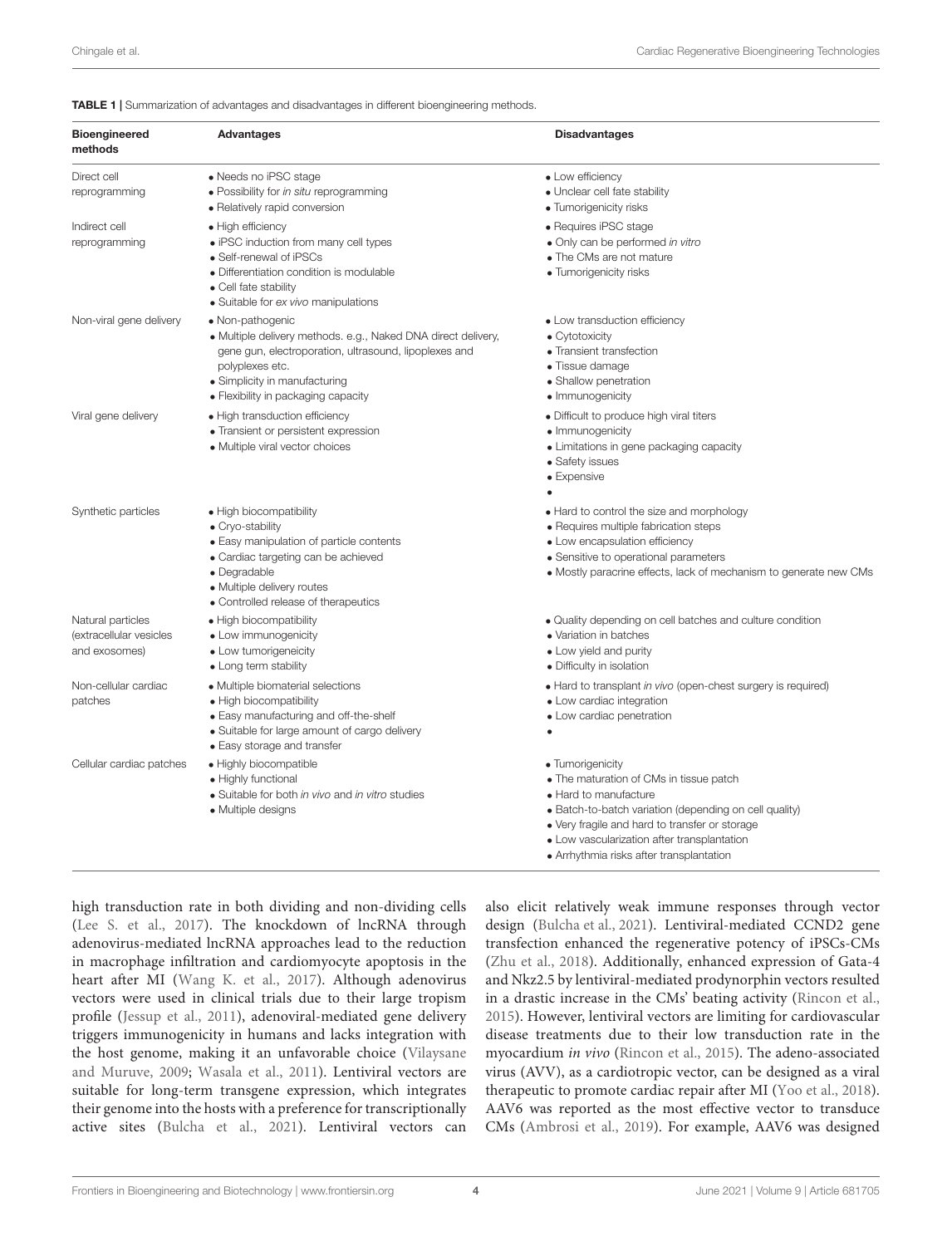to deliver miR-199a to a pig model of MI [\(Gabisonia et al.,](#page-8-13) [2019\)](#page-8-13). Although the results showed cardiac improvement after 1 month, all pigs died due to subsequent uncontrolled expression of miR-199a that resulted in sudden arrhythmia.

# PARTICLE DESIGN

Stem cell therapy has been a promising approach mediated through paracrine effects [\(Maghin et al.,](#page-9-19) [2020;](#page-9-19) [Sid-Otmane](#page-9-20) [et al.,](#page-9-20) [2020\)](#page-9-20). However, engraftment of transplanted cells and their low retention limit its therapeutic efficacy. Also, other concerns such as tumorigenicity, immunogenicity, and product stability need to be taken into account [\(Tang et al.,](#page-10-6) [2018c\)](#page-10-6). Since stem cells secrete a plethora of molecules like cytokines, soluble proteins, and extracellular vesicles that help in cardiac repair and regeneration [\(Tao et al.,](#page-10-21) [2018\)](#page-10-21), analysis of the cell secretome has gained importance in elucidating therapeutic mechanisms [\(Ellison-Hughes and Madeddu,](#page-7-13) [2017\)](#page-7-13).

## Synthetic Particles

Micro-sized synthetic stem cells (SSCs) have been fabricated to mimic the paracrine effects of a live cell through a cellmimicking microparticle (CMMP) technology [\(Tang et al.,](#page-10-22) [2017;](#page-10-22) [Huang et al.,](#page-8-2) [2020\)](#page-8-2). Briefly, poly lactic-co-glycolic acid (PLGA) is used to encapsulate the stem cell-derived secretomes. Afterward, microparticles are coated with cell membranes to become SSCs [\(Tang et al.,](#page-10-22) [2017\)](#page-10-22). This technology not only overcomes the multiple inherent limitations of live-cell therapy [\(Huang et al.,](#page-8-2) [2020\)](#page-8-2) but also holds a high applicability for different cell lines, for example, both cardiac stromal cells (CSCs) and mesenchymal stem cells (MSCs) have been synthetically created [\(Luo et al.,](#page-9-21) [2017;](#page-9-21) [Tang et al.,](#page-10-22) [2017;](#page-10-22) [Huang et al.,](#page-8-2) [2020\)](#page-8-2). Additionally, to transfer miR21 into macrophages and ECs, positively charged mesoporous silica nanoparticles (MSNs) are designed to encapsulate miR21 and are injected into the ischemic heart of pigs for treatment [\(Li Y. et al.,](#page-8-14) [2021\)](#page-8-14). MSNs are reported as a highly biocompatible and transfection-effective nanoparticle that are generated through a classical CTABtemplated, base-catalyzed sol–gel method [\(Li Y. et al.,](#page-8-14) [2021\)](#page-8-14). These microparticles exert their beneficial effects mainly through mimicking cell paracrine of protein factors and membrane-based cell–cell interaction with injured cells [\(Luo et al.,](#page-9-21) [2017;](#page-9-21) [Tang et al.,](#page-10-22) [2017\)](#page-10-22). Also, the nanoparticles that are consumed by CMs and fibroblasts release the enveloped miRNAs and proteins to regulate gene expression [\(Hodgkinson et al.,](#page-8-15) [2015\)](#page-8-15). To fully understand the mechanism, the combination of cell secretomes have to be further studied because the cardiac beneficial results may come from the combination or any of the secretome contents, including miRNAs, protein factors, exosomes, extracellular vesicles, and so on. Moreover, cell secretome is not standardized due to the variation of cell lines, culture conditions, and purity, which makes it even harder to uncover the veil of cell therapy.

## Natural Particles

Exosomes, a type of EVs, are bilipid layered nanovesicles with a diameter of around 35–150 nm that carry encapsulated proteins,

membrane-bound proteins, and miRNAs and are capable of triggering various complex function-altering pathways [\(Li et al.,](#page-8-16) [2017;](#page-8-16) [Sun et al.,](#page-10-23) [2018\)](#page-10-23). Their small size allows them to pass through small capillaries, giving them more access to tissues than transplanted cells [\(Verweij et al.,](#page-10-24) [2019;](#page-10-24) [Dinh et al.,](#page-7-14) [2020\)](#page-7-14). Exosomes can be extracted and purified through techniques such as immunoaffinity capture, polymeric precipitation, tangential flow ultracentrifugation and size exclusion. Exosomes isolated from several cell lines including MSCs [\(Huang P. et al.,](#page-8-17) [2019;](#page-8-17) [Hu et al.,](#page-8-18) [2021\)](#page-8-18), iPSCs [\(Gao et al.,](#page-8-19) [2020\)](#page-8-19), cardiosphere-derived cells (CDCs) [\(Vandergriff et al.,](#page-10-25) [2015;](#page-10-25) [Gallet et al.,](#page-8-20) [2017\)](#page-8-20), and CPCs [\(Barile et al.,](#page-7-15) [2017\)](#page-7-15) have demonstrated cardiac protection through neovascularization and anti-inflammation [\(Teng et al.,](#page-10-26) [2015;](#page-10-26) [Huang P. et al.,](#page-8-17) [2019\)](#page-8-17). MSC-derived exosomes also contain miRNAs (miR-30b, let-7f, miR-424, and miR-30c) that promote angiogenesis For example, MSC-derived exosomal miR-21-5p heightens cardiac contractile strength and calcium handling through PI3K signaling [\(Mayourian et al.,](#page-9-22) [2018;](#page-9-22) [Qiao et al.,](#page-9-23) [2019\)](#page-9-23).

# CARDIAC TARGETING

Heart stem cell therapy is usually administered intramyocardially via open-chest or percutaneous coronary intervention (PCI) [\(Malliaras and Marbán,](#page-9-24) [2011\)](#page-9-24). As the invasive nature of this drug delivery is not effective and appealing, researchers focus on developing therapeutics with targeting ability to the injured myocardium. This concept allows drugs to interact specifically with the infracted region and impart therapeutic benefits. Various targeting strategies, such as cardiotropic vector selection, peptide decoration, magnetic reactive carrier, or antibody editing have been employed for efficient drug delivery [\(Cores et al.,](#page-7-16) [2015;](#page-7-16) [Weinberger and Eschenhagen,](#page-10-27) [2021\)](#page-10-27).

# Cardiotropic Vector Selection

Cardiac gene therapy requires viral vectors to safely access the heart specifically. So, it is essential to find a cardiotropic vector for gene delivery. For example, although multiple strains of AAVs from serotypes 1 to 9 have been isolated, only AAV9 [\(Inagaki](#page-8-21) [et al.,](#page-8-21) [2006\)](#page-8-21) and AAV6 [\(Bish et al.,](#page-7-17) [2008;](#page-7-17) [Gao et al.,](#page-8-22) [2011\)](#page-8-22) showed a higher transduction efficiency. However, these vectors require intrapericardial or intramyocardial administration. Since there is a difference in host specificity [\(Asokan and Samulski,](#page-7-18) [2013\)](#page-7-18), it is even harder to evaluate AAV vectors in preclinical models and clinical translation.

# Peptide Targeting

Peptide-based targeting has been achieved by decorating peptide [\(Kanki et al.,](#page-8-23) [2011\)](#page-8-23) onto therapeutics. A 12-amino acid nonnaturally occurring peptide NH2-APWHLSSQYSRT-COOH was reported as a cardiomyocyte-targeting peptide [\(Feldman and](#page-8-24) [Zahid,](#page-8-24) [2020\)](#page-8-24). The peptide motif CSTSMLKAC was also identified as a potential tool for heart homing [\(Shelke et al.,](#page-9-25) [2008;](#page-9-25) [Kanki](#page-8-23) [et al.,](#page-8-23) [2011\)](#page-8-23). For example, CDC-derived exosomes were designed to target the heart injury site via cardiac homing peptide CSTSMLKAC through a dioleoylphosphatidylethanolamine N-hydroxysuccinimide (DOPE-NHS) linker on the exosomal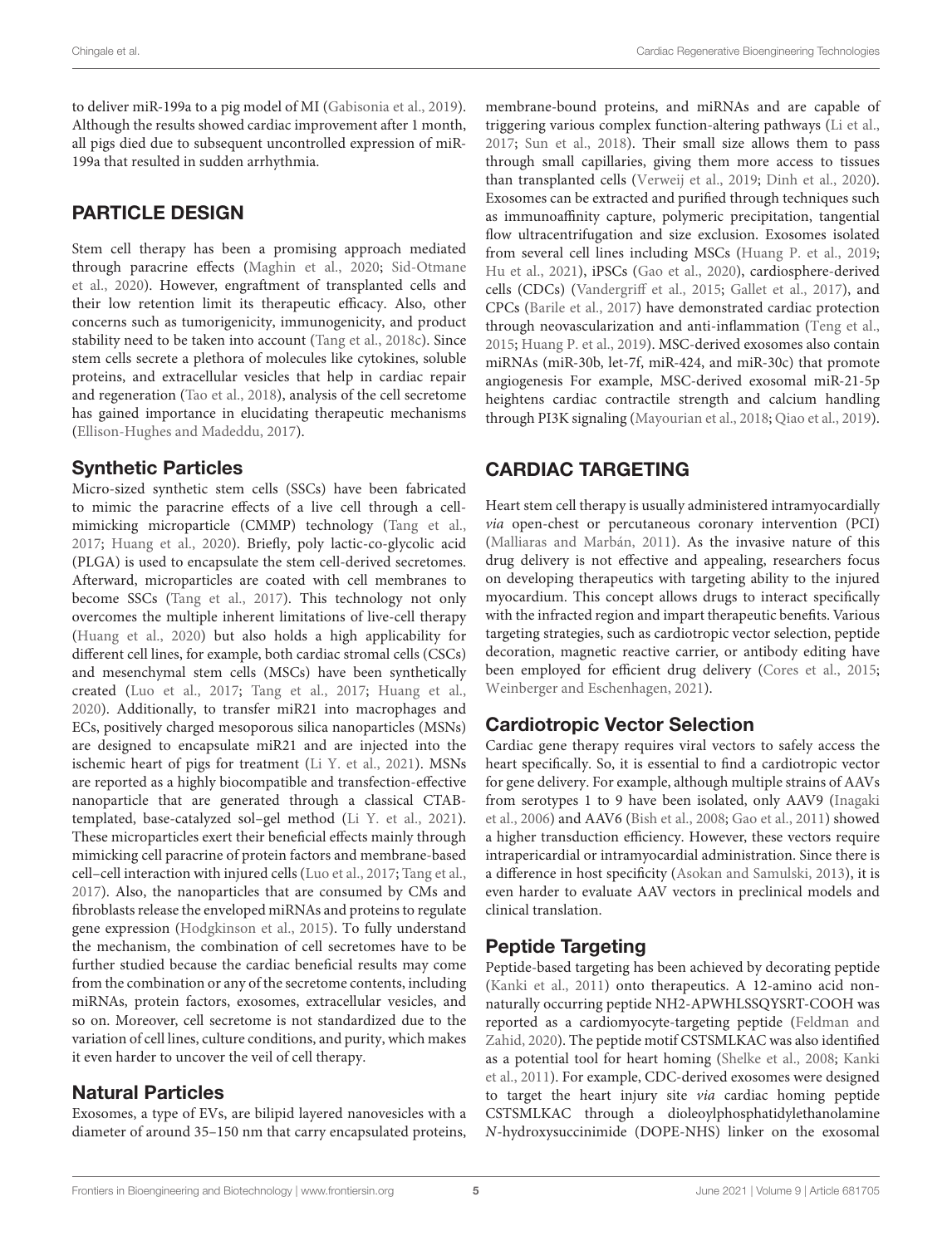membrane [\(Shelke et al.,](#page-9-25) [2008\)](#page-9-25). Since the prostaglandin E2 (PGE2) receptors are overexpressed in the pathological cardiac microenvironment after ischemic/reperfusion injury [\(Kim](#page-8-25) [et al.,](#page-8-25) [2008;](#page-8-25) [Zhang et al.,](#page-10-28) [2015\)](#page-10-28), researchers decorated PGE2 on nanoparticles through EDC/NHS coupling chemistry to increase cardiac homing capability [\(Su et al.,](#page-10-7) [2018b\)](#page-10-7).

## Platelet Targeting

Platelet-based targeting has been designed based on the inherent properties of platelets. Platelet surface receptors such as the GPIb/IX/V complex, GPVI and α2β1, β1, and β3 integrins, are responsible for interactions with exposed injury sites [\(Li et al.,](#page-8-26) [2018\)](#page-8-26). The platelet membrane has been isolated and coated on either cell [\(Shen et al.,](#page-9-26) [2016;](#page-9-26) [Tang et al.,](#page-10-29) [2018a\)](#page-10-29), micro- [\(Li et al.,](#page-8-27) [2020\)](#page-8-27) or nano- [\(Su et al.,](#page-10-7) [2018b\)](#page-10-7) particles to endow cardiac injury site homing capability [\(Li et al.,](#page-8-26) [2018\)](#page-8-26). To increase targeting and cellular uptake of nanoparticles on coronary artery stents, scientists activated ECs through binding P-selectin to platelet glycoprotein Ibα (GP Ibα) on platelet-mimicking nanoparticles [\(Lin et al.,](#page-9-27) [2010\)](#page-9-27).

## Antibody Targeting

There are many cardiac targeting approaches designed to utilize the innate specific binding capability of antibodies. Bispecific antibodies (BsAbs) have been designed to bind two different targets simultaneously by combining variable domains of desired monoclonal antibodies into an integrated structure [\(Huang](#page-8-28) [et al.,](#page-8-28) [2019a\)](#page-8-28). BsAbs are generated by chemical conjugation, hybridoma fusion, or genetic engineering such as recombinant DNA technology [\(Parashar et al.,](#page-9-28) [2011\)](#page-9-28). To redirect endogenous bone marrow stem cells (BMSCs) to the injured heart, BsAbs were designed to link F(ab')2 fragments from monoclonal anti-CD34 and anti-cardiac myosin heavy chain through chemical cycloaddition of AZ-PEG-NHS or DBCO-PEG-NHS on those F(ab')2 fragments [\(Huang et al.,](#page-8-29) [2019b\)](#page-8-29). In this study, after G-CSF stimulation, the administration of BsAbs redirected circulating BMSCs to the injured myocardium [\(Huang et al.,](#page-8-29) [2019b\)](#page-8-29). Additionally, an inhalable platelet-targeting bispecific antibody (PT-BsAb) was designed by linking of CD34 (HSC binding) and CD42b (platelet binding) to redirect stem cells from the lungs to the heart for repair [\(Liu M. et al.,](#page-9-29) [2021\)](#page-9-29).

To increase the targeting capability of the injury site, a poly (N-isopropylacrylamide) nanogel with tissue plasminogen activator (tPA) and cell contractility inhibitor Y-27632 coupled anti-fibrin antibodies on the outside of nanoparticles through an EDC/sulfo-NHA method [\(Mihalko et al.,](#page-9-30) [2018\)](#page-9-30). The injected nanoparticles were directed by anti-fibrin antibodies to the fibrin-rich site post-MI and released tPA and Y-27632 to the site of injury [\(Mihalko et al.,](#page-9-30) [2018;](#page-9-30) [Huang et al.,](#page-8-29) [2019b\)](#page-8-29). Besides targeting, antibodies were also decorated on platelet-inspired cardiac-targeting microparticles to neutralize inflammatory cytokines. For example, since IL-1β has been demonstrated as a primary pro-inflammatory cytokine during cardiac remodeling, IL-1β antibodies were linked to platelet membrane on microparticles through 1,2-distearoyl-sn-glycero-3-phosphoethanolamine-poly (ethylene glycol) (DSPE-PEG) [\(Li et al.,](#page-8-27) [2020\)](#page-8-27).

# CARDIAC PATCH DESIGN

Cardiac patches have been devised to ameliorate the cardiac function post-MI [\(Mei and Cheng,](#page-9-7) [2020\)](#page-9-7). A cardiac patch is typically composed of substrate and active therapeutic agents [\(Yang et al.,](#page-10-30) [2013\)](#page-10-30). Cardiac patches can have therapeutic ingredients ranging from cells, such as iPSCs, myoblasts and MSCs, to bioactive molecules, such as miRNAs, exosomes, and microparticles [\(Mei et al.,](#page-9-31) [2010;](#page-9-31) [Squillaro et al.,](#page-9-32) [2016;](#page-9-32) [Wang L. L.](#page-10-31) [et al.,](#page-10-31) [2017;](#page-10-31) [Giacomelli et al.,](#page-8-30) [2020\)](#page-8-30).

# Cellular to Non-cellular Patches

Cell-based cardiac patches have been designed to increase the survival ratio of the embedded cells and to ensure cellular retention [\(Braunwald,](#page-7-19) [2018;](#page-7-19) [Zhu et al.,](#page-10-32) [2021\)](#page-10-32). For example, a recently developed cardiac patch fabricated with biomimetic microvessels and CSCs in fibrin gel enhanced angiogenesis, CSC retention, and survival rate after heart transplantation [\(Gao](#page-8-31) [et al.,](#page-8-31) [2018;](#page-8-31) [Su et al.,](#page-10-33) [2018a\)](#page-10-33). Furthermore, non-cellular cardiac patches have been designed to overcome the limitations of live cellular cardiac patches [\(Tang et al.,](#page-10-34) [2018b;](#page-10-34) [Li Z. et al.,](#page-8-32) [2021\)](#page-8-32). For example, a specific miRNA patch was designed to modulate gene expression during cardiac remodeling [\(Wang L. L.](#page-10-31) [et al.,](#page-10-31) [2017\)](#page-10-31). For miR-302 cardiac delivery, researchers designed a system by using a cholesterol molecule to decorate miR-302 mimics and using adamantane or cyclodextrin to modify hydrogels. Since the modified hydrogel showed self-assembly into shear-thinning and self-healing gels, the cholesterol on miR-302 mimics interacts with cyclodextrin to achieve sustained release [\(Wang L. L. et al.,](#page-10-31) [2017;](#page-10-31) [Huang et al.,](#page-8-28) [2019a\)](#page-8-28). To enhance clinical feasibility, an off-the-shelf cardiac patch was designed by embedding synthetic cardiac stromal cells into a decellularized extracellular matrix through a vacuum filtration method [\(Huang et al.,](#page-8-2) [2020\)](#page-8-2). In addition, exosomes derived from MSCs were integrated into hydrogels, providing a minimally invasive delivery method through intrapericardial injection. This injectable patch revolutionized the delivery of cardiac patches, which normally needs a traumatic open-chest surgery [\(Zhu and](#page-10-35) [Cheng,](#page-10-35) [2021;](#page-10-35) [Zhu et al.,](#page-10-32) [2021\)](#page-10-32).

# Tissue Patches

Cardiac tissue patch is one important type of cell-based patches that has been created by culture of embryonic stem cell-derived cardiomyocytes (ESC-CMs) [\(Chong et al.,](#page-7-20) [2014\)](#page-7-20), iPSC-CMs, or neonatal rodent cardiomyocytes (NRCMs) into a 3D scaffold to form a functional 3D structure [\(Pomeroy et al.,](#page-9-33) [2020\)](#page-9-33). For example, cardiac tissue patches cultured with multiple layers of iPSC-CMs or NRCMs within hydrogels or other porous polymer scaffolds form a randomly oriented and electromechanically integrated cardiac tissue patch [\(Shadrin et al.,](#page-9-34) [2017;](#page-9-34) [Pomeroy](#page-9-33) [et al.,](#page-9-33) [2020\)](#page-9-33). In a window chamber model and a rodent MI model, the iPSC-CM 3D cardiac patch showed a preserved structure, electrical function, and successful vascularization [\(Shadrin et al.,](#page-9-34) [2017;](#page-9-34) [Cui et al.,](#page-7-21) [2020\)](#page-7-21). Implantation of this engineered cardiac tissue patch to the injured heart in vivo showed improved vascularization in the infarct region and reduced fibrosis [\(Wendel](#page-10-36)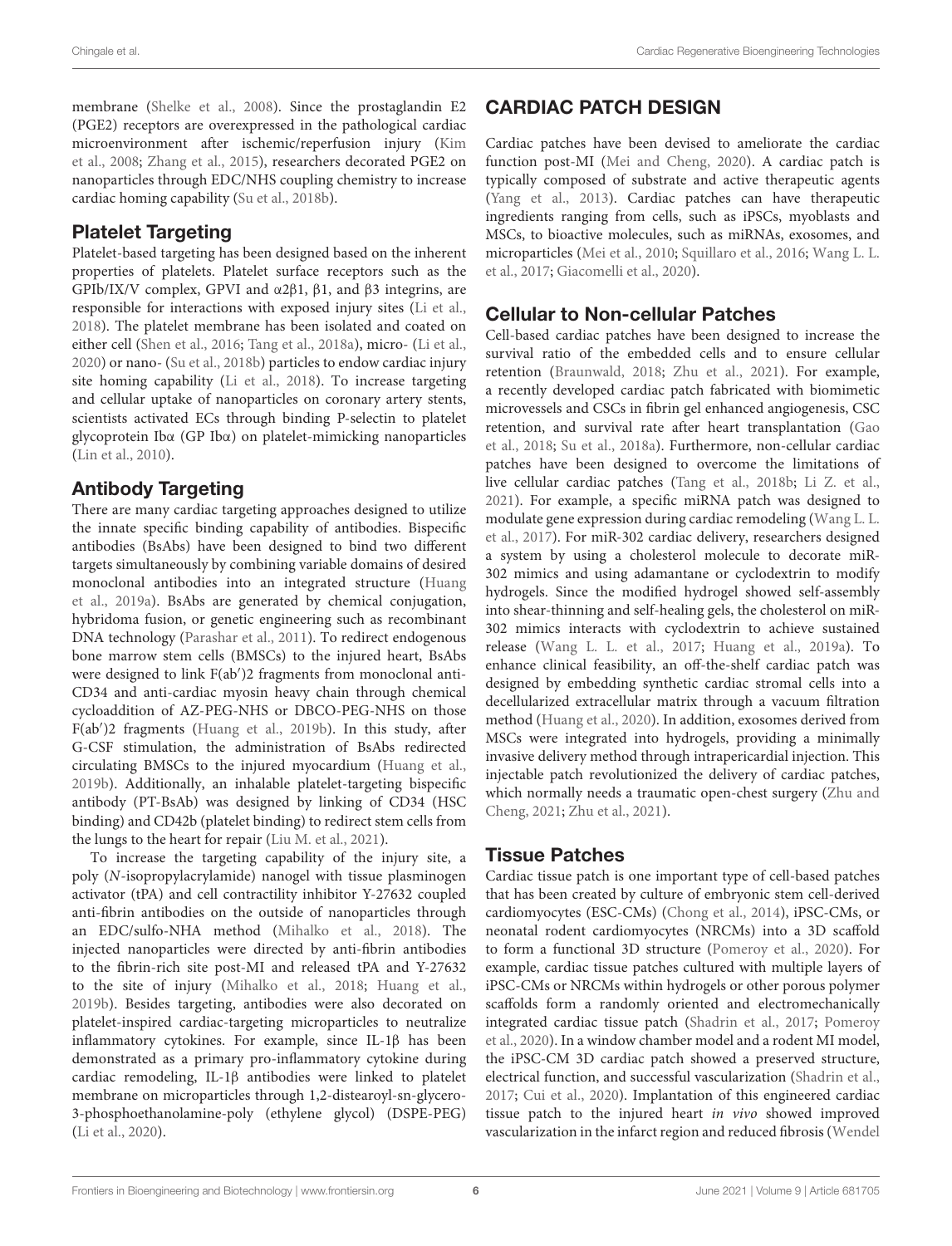[et al.,](#page-10-36) [2014;](#page-10-36) [Iseoka et al.,](#page-8-33) [2018\)](#page-8-33) [\(Uygun et al.,](#page-10-37) [2010;](#page-10-37) [Dvir et al.,](#page-7-22) [2011;](#page-7-22) [Fleischer et al.,](#page-8-34) [2017\)](#page-8-34).

3D bioprinting enables the production of 3D tissue constructs with precise architecture and integration of various cell types. The microenvironment of printed tissue accurately resembles native conditions, which, in turn, helps promote complex tissue formation in vitro [\(Gu et al.,](#page-8-35) [2020\)](#page-8-35). Different cellular techniques such as inkjet, stereolithography, and extrusion bioprinting are used for the development of cardiovascular tissues [\(Jana and](#page-8-36) [Lerman,](#page-8-36) [2015;](#page-8-36) [Duan,](#page-7-23) [2017\)](#page-7-23). Common cell types used for cardiac tissue printing include MSCs, CSCs, ESCs, iPSCs, and cardiac fibroblasts [\(Cui et al.,](#page-7-24) [2017\)](#page-7-24). The laser-induced transfer (LIFT) based cell bioprinting has been used to fabricate EC- and MSCladen polyester urethane urea (PEUU) cardiac patches [\(Cui et al.,](#page-7-25) [2018\)](#page-7-25). When compared with non-patterned cardiac patches, patterned patches increased angiogenesis in the border zone of the infarction, as well as preservation of cardiac function after acute MI [\(Shengjie et al.,](#page-9-35) [2009\)](#page-9-35). 3D bioprinting could facilitate the development of the therapeutic potential of stem cells, which would play an important role in regenerative medicine [\(Wang](#page-10-38) [et al.,](#page-10-38) [2018;](#page-10-38) [Pomeroy et al.,](#page-9-33) [2020\)](#page-9-33).

#### CONCLUSION AND FUTURE **DIRECTIONS**

Cellular reprogramming is a new paradigm in cell biology and provides a unique and efficient way to generate cell types of interest for cardiac repair by changing one cell fate to another [\(Wang et al.,](#page-10-5) [2021\)](#page-10-5). Usually, the indirect reprogramming routes require an in vitro engineered 3D tissue and then transplant in vivo [\(Querdel et al.,](#page-9-36) [2021\)](#page-9-36). The direct reprogramming bypass early developmental stages and administer the cardiac transcriptional factors directly by viral vectors. From a translational perspective, the technology of direct reprogramming holds great potential as a treatment due to its features including fast turnaround time and feasibility for in vivo applications [\(Wang et al.,](#page-10-5) [2021\)](#page-10-5). However, a large scale of somatic cells could be converted through indirect preprogramming to create a paradigm for in vitro CRISPR–Cas9 screening, drug screening, and disease modeling [\(Wang et al.,](#page-10-5) [2021\)](#page-10-5). Although cell reprogramming showed a potential strategy for the cardiac repair, there are few advantages and disadvantages in both reprogramming routes. Direct reprogramming rarely produces beating CMs after a long culture period [\(Fu et al.,](#page-8-37) [2013;](#page-8-37) [Nam et al.,](#page-9-37) [2013\)](#page-9-37). In comparison, indirect reprogramming is robust to produce beating CMs that are not in a mature stage. In addition, indirect reprogramming achieves a high conversion efficiency around 70 to even 90% [\(Pomeroy et al.,](#page-9-33) [2020\)](#page-9-33); however, direct reprogramming has a low conversion efficiency (4.8%) [\(Engel and Ardehali,](#page-8-38) [2018\)](#page-8-38) due to the presence of epigenetic barriers such as Bmi1 [\(Zhou et al.,](#page-10-39) [2016\)](#page-10-39). This low conversion efficiency remains a major hurdle for direct reprogramming, and even the process was already improved by administering cardiac transcriptional factors along with epigenetic modifiers, inhibitors, cytokines, and miRNAs [\(Engel and Ardehali,](#page-8-38) [2018\)](#page-8-38).

The goal of gene therapy for cardiac repair is to modify a gene or genetic pathway. Safety and efficacy are important to develop tolerance and ease administration that may be translated to the clinic [\(Wolfram and Donahue,](#page-10-15) [2013\)](#page-10-15). For example, adenoviral vectors may trigger acute inflammation, which impacts gene transfer efficacy and may cause host morbidity [\(Liu and Muruve,](#page-9-38) [2003\)](#page-9-38). Also, gene delivery through the myocardium or coronary injections has a low cardiac transfection outcome due to the neutralization by existing endogenous antibodies [\(Jessup](#page-8-12) [et al.,](#page-8-12) [2011\)](#page-8-12). As previously mentioned, long-term expression of target genes may also cause sudden death in pig studies [\(Gabisonia et al.,](#page-8-13) [2019\)](#page-8-13).

Different types of stem cells have been studied as potential candidates for cardiac regenerative medicine. However, live stem cell delivery has many inherent limitations such as tumorigenicity, immunogenicity, cell death, and low retention after transplantation [\(Tang et al.,](#page-10-6) [2018c\)](#page-10-6). So, multiple cell-derived secretomes, exosomes, and miRNAs have been engineered as alternatives for heart repair by mimicking paracrine effects of the cell or manipulating gene expression during cardiac remodeling after MI. These cell-derived therapeutics have been combined with different biomaterials to overcome the limitations of low cardiac engraftment/retention, low miRNA stability, and delivery difficulties [\(Huang et al.,](#page-8-28) [2019a\)](#page-8-28).

Non-targeted cardiac therapeutics with an intravenous delivery usually affects multiple systems, which may cause systemic side effects. Targeted therapeutics, on the other hand, are designed for precise cardiac treatment with one or multiple intravenous injections. The targeting technology is achieved mainly through decorating a cardiac homing molecule on nanosized particles, which are safe in circulation with minimal chance of stimulating coagulations [\(Dobrovolskaia](#page-7-26) [et al.,](#page-7-26) [2009\)](#page-7-26). Additionally, endogenous stem cells may be stimulated and redirected by BsAbs [\(Huang et al.,](#page-8-29) [2019b;](#page-8-29) [Liu M. et al.,](#page-9-29) [2021\)](#page-9-29). However, all targeting methods have to be further studied due to the low targeting capability and treatment efficacy.

3D cardiac patches are a promising method in cardiac repair and are either cellular or non-cellular. The cellular patches are generated through seeding of different live cells into various 3D scaffolds. To enhance the survival of the transplanted live cells, the patches have been engineered with mimetic blood vessels [\(Su](#page-10-33) [et al.,](#page-10-33) [2018a,](#page-10-33) [2020\)](#page-10-40) or cocultured with ECs [\(Shadrin et al.,](#page-9-34) [2017\)](#page-9-34). For better integration, the scaffold has been engineered with microneedles [\(Tang et al.,](#page-10-34) [2018b\)](#page-10-34). Additionally, researchers have manipulated cell growth and differentiation conditions through culture medium optimization to enhance the maturity of iPSC-CMs on tissue patches [\(Machiraju and Greenway,](#page-9-39) [2019\)](#page-9-39). Noncellular patches are generated by seeding different cell derivatives into various 3D scaffolds. Compared with cellular cardiac patches, these patches have better stability, biocompatibility, modifiability, and low tumorigenicity and immunogenicity. 3D bioprinting technology has been widely utilized in cardiac repair by integrating biomaterials with different cell types to precisely pattern a cardiac structure [\(Liu N. et al.,](#page-9-40) [2021\)](#page-9-40). However, this technology is still in the early stage and needs to be improved [\(Liu N. et al.,](#page-9-40) [2021\)](#page-9-40).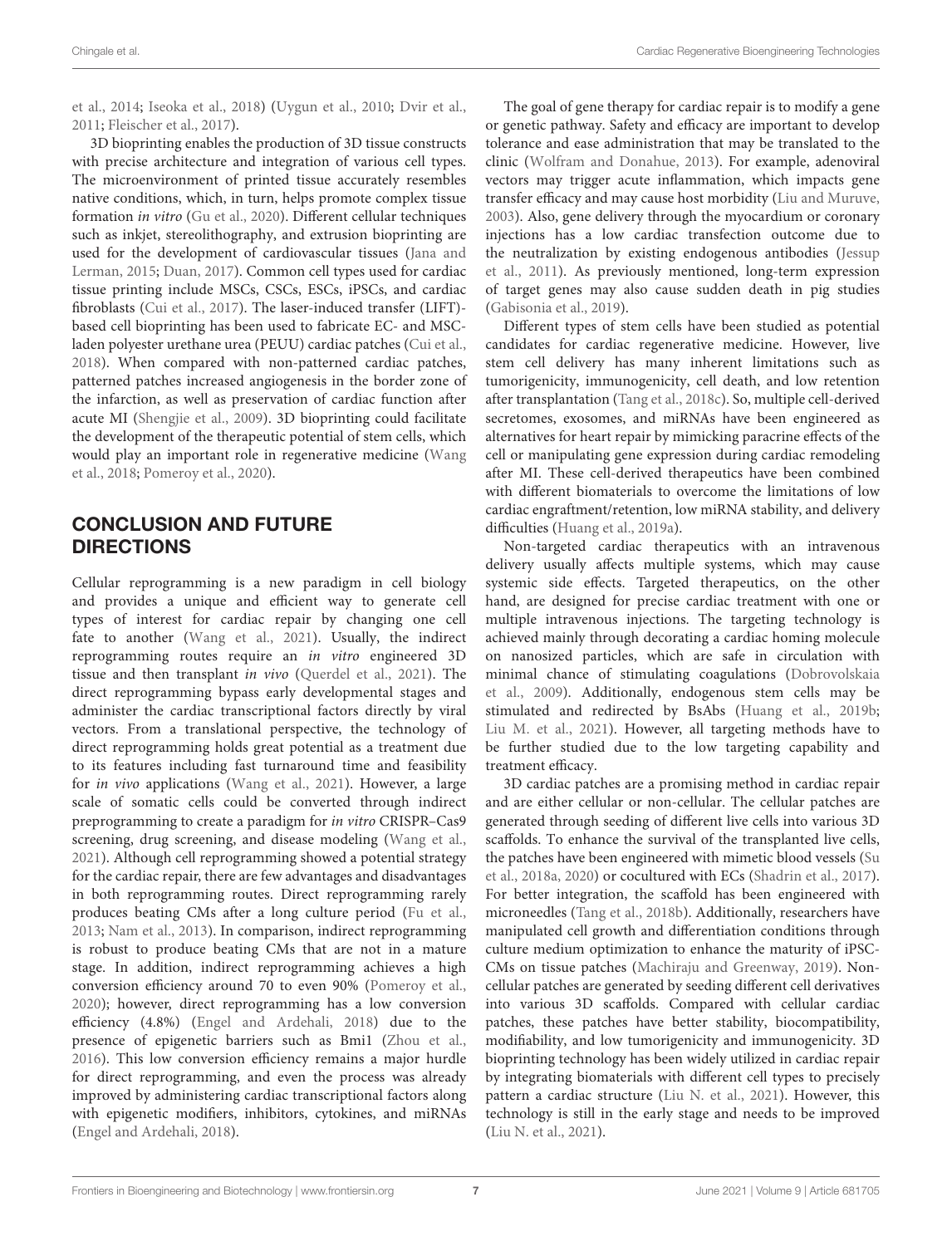Additional biotechnologies not mentioned in this review such as cardiac spheroids, single ventricles, bundles, regenerative gene expression, and design of biomaterials also play an important role in the field. Although there are plenty of technologies, it is not easy to get past the bottleneck of heart regenerative medicine, for example, the maturity of iPSC-CMs, the optimized cell protein factor combination, the detailed miRNA regulation mechanism, the key gene for cardiomyocyte regeneration, creation of large-sized cardiac tissue [\(Gao et al.,](#page-8-31) [2018\)](#page-8-31), and control of drug delivery-caused trauma. To overcome these obstacles, future interdisciplinary cooperation will be the key in the research area. For example, engineering of an injectable material that have controlled gelation speed, biocompatibility, degradative ability, and temperature sensitivity will be essential to create an injectable cardiac patch. Also, screening and designing of cardiotropic viral vectors through structure evolution of capsid variants [\(Tse](#page-10-41) [et al.,](#page-10-41) [2017\)](#page-10-41) would enhance cardiac gene therapy. Moreover, natural exosomes are not clinically feasible due to many inherent limitations that could be overcome through cell-based

#### **REFERENCES**

- <span id="page-7-9"></span>Aharonov, A., Shakked, A., Umansky, K. B., Savidor, A., Genzelinakh, A., Kain, D., et al. (2020). ERBB2 drives YAP activation and EMT-like processes during cardiac regeneration. Nat. Cell Biol. 22, 1346–1356. [doi: 10.1038/s41556-020-](https://doi.org/10.1038/s41556-020-00588-4) [00588-4](https://doi.org/10.1038/s41556-020-00588-4)
- <span id="page-7-10"></span>Al-Dosari, M. S., and Gao, X. (2009). Nonviral gene delivery: principle, limitations, and recent progress. AAPS J. 11, 671–681.
- <span id="page-7-4"></span>Altomare, C., Pianezzi, E., Cervio, E., Bolis, S., Biemmi, V., Benzoni, P., et al. (2016). Human-induced pluripotent stem cell-derived cardiomyocytes from cardiac progenitor cells: effects of selective ion channel blockade. Europace 18(Suppl. 4), iv67–iv76.
- <span id="page-7-12"></span>Ambrosi, C. M., Sadananda, G., Han, J. L., and Entcheva, E. (2019). Adenoassociated virus mediated gene delivery: implications for scalable in vitro and in vivo cardiac optogenetic models. Front. Physiol. 10:168. [doi: 10.3389/fphys.](https://doi.org/10.3389/fphys.2019.00168) [2019.00168](https://doi.org/10.3389/fphys.2019.00168)
- <span id="page-7-18"></span>Asokan, A., and Samulski, R. J. (2013). An emerging adeno-associated viral vector pipeline for cardiac gene therapy. Hum. Gene Ther. 24, 906–913. [doi: 10.1089/](https://doi.org/10.1089/hum.2013.2515) [hum.2013.2515](https://doi.org/10.1089/hum.2013.2515)
- <span id="page-7-1"></span>Awada, H. K., Hwang, M. P., and Wang, Y. (2015). Towards comprehensive cardiac repair and regeneration after myocardial infarction: aspects to consider and proteins to deliver. Biomaterials 82, 94–112. [doi: 10.1016/j.biomaterials.2015.](https://doi.org/10.1016/j.biomaterials.2015.12.025) [12.025](https://doi.org/10.1016/j.biomaterials.2015.12.025)
- <span id="page-7-15"></span>Barile, L., Moccetti, T., Marbán, E., and Vassalli, G. (2017). Roles of exosomes in cardio protection. Eur. Heart J. 38, 1372–1379.
- <span id="page-7-6"></span>Barreto, S., Hamel, L., Schiatti, T., Yang, Y., and George, V. (2019). Cardiac progenitor cells from stem cells: learning from genetics and biomaterials. Cells 8:1536. [doi: 10.3390/cells8121536](https://doi.org/10.3390/cells8121536)
- <span id="page-7-17"></span>Bish, L. T., Sleeper, M. M., Brainard, B., Cole, S., Russell, N., Withnall, E., et al. (2008). Percutaneous trans endocardial delivery of selfcomplementary adeno-associated virus 6 achieves global cardiac gene transfer in Canines. Mol. Ther. 16, 1953–1959. [doi: 10.1038/mt.2008.](https://doi.org/10.1038/mt.2008.202) [202](https://doi.org/10.1038/mt.2008.202)
- <span id="page-7-0"></span>Bo, B., Zhou, Y., Zheng, Q., Wang, G., Zhou, K., and Wei, J. (2020). The molecular mechanisms associated with aerobic exercise-induced cardiac regeneration. Biomolecules 11:19. [doi: 10.3390/biom11010019](https://doi.org/10.3390/biom11010019)
- <span id="page-7-19"></span>Braunwald, E. (2018). Cell-based therapy in cardiac regeneration: an overview. Circ. Res. 123, 132–137. [doi: 10.1161/circresaha.118.313484](https://doi.org/10.1161/circresaha.118.313484)
- <span id="page-7-11"></span>Bulcha, J. T., Wang, Y., Ma, H., Tai, P. W. L., Gao, G. (2021). Viral vector platforms within the gene therapy landscape. Signal Transduct. Target Ther. 6:53.
- <span id="page-7-3"></span>Chen, T., and Vunjak-Novakovic, G. (2018). In vitro models of ischemiareperfusion injury. Regen. Eng. Transl. Med. 4 142–153.

pre-isolation exosome engineering and post-isolation exosome engineering [\(Huang P. et al.,](#page-8-17) [2019;](#page-8-17) [Jafari et al.,](#page-8-39) [2020\)](#page-8-39). Although mainly practiced in research labs today, innovative experimental bioengineering technologies will revolutionize heart repair field in the future.

#### AUTHOR CONTRIBUTIONS

MC, DZ, and KH wrote the text of this review article with guidance from KC and KH. All authors have reviewed the final version and approved the content in this manuscript.

## FUNDING

This work was supported by grants from the National Institutes of Health (R01 HL123920, HL137093, HL144002, HL146153, and HL147357 to KC) and the American Heart Association (18TPA34230092 and 19EIA34660286 to KC).

- <span id="page-7-5"></span>Chen, Y., Yang, Z., Zhao, Z.-A., and Shen, Z. (2017). Direct reprogramming of fibroblasts into cardiomyocytes. Stem Cell Res. Ther. 8:118.
- <span id="page-7-20"></span>Chong, J. J. H., Yang, X., Don, C. W., Minami, E., Liu, Y.-W., Weyers, J. J., et al. (2014). Human embryonic-stem-cell-derived cardiomyocytes regenerate non-human primate hearts. Nature 510:273.
- <span id="page-7-16"></span>Cores, J., Caranasos, G. T., and Cheng, K. (2015). Magnetically targeted stem cell delivery for regenerative medicine. J. Funct. Biomater. 6, 526–546. [doi:](https://doi.org/10.3390/jfb6030526) [10.3390/jfb6030526](https://doi.org/10.3390/jfb6030526)
- <span id="page-7-21"></span>Cui, H., Liu, C., Esworthy, T., Huang, Y., Yu, Z. X., Zhou, X., et al. (2020). 4D physiologically adaptable cardiac patch: a 4-month in vivo study for the treatment of myocardial infarction. Sci Adv. 6:eabb5067. [doi: 10.1126/sciadv.](https://doi.org/10.1126/sciadv.abb5067) [abb5067](https://doi.org/10.1126/sciadv.abb5067)
- <span id="page-7-25"></span>Cui, H., Miao, S., Esworthy, T., Zhou, X., Lee, S.-J., Liu, C., et al. (2018). 3D bioprinting for cardiovascular regeneration and pharmacology. Adv. Drug Deliv. Rev. 132, 252–269.
- <span id="page-7-24"></span>Cui, H., Nowicki, M., Fisher, J. P., and Zhang, L. G. (2017). 3D bioprinting for organ regeneration. Adv Healthc Mater. 6:10.1002/adhm.201601118 [doi: 10.](https://doi.org/10.1002/adhm.201601118) [1002/adhm.201601118](https://doi.org/10.1002/adhm.201601118)
- <span id="page-7-14"></span>Dinh, P. U. C., Paudel, D., Brochu, H., et al. (2020). Inhalation of lung spheroid cell secretome and exosomes promotes lung repair in pulmonary fibrosis. Nat. Commun. 11:1064.
- <span id="page-7-26"></span>Dobrovolskaia, M. A., Patri, A. K., Zheng, J., Clogston, J. D., Ayub, N., Aggarwal, P., et al. (2009). Interaction of colloidal gold nanoparticles with human blood: effects on particle size and analysis of plasma protein binding profiles. Nanomedicine 5, 106–117. [doi: 10.1016/j.nano.2008.08.001](https://doi.org/10.1016/j.nano.2008.08.001)
- <span id="page-7-23"></span>Duan, B. (2017). State-of-the-art review of 3D bioprinting for cardiovascular tissue engineering. Ann. Biomed. Eng. 45, 195–209. [doi: 10.1007/s10439-016-1607-5](https://doi.org/10.1007/s10439-016-1607-5)
- <span id="page-7-8"></span>D'Uva, G., Aharonov, A., Lauriola, M., Kain, D., Yahalom-Ronen, Y., Carvalho, S., et al. (2015). ERBB2 triggers mammalian heart regeneration by promoting cardiomyocyte dedifferentiation and proliferation. Nat. Cell Biol. 17, 627–638. [doi: 10.1038/ncb3149](https://doi.org/10.1038/ncb3149)
- <span id="page-7-22"></span>Dvir, T., Timko, B. P., Kohane, D. S., and Langer, R. (2011). Nanotechnological strategies for engineering complex tissues. Nat. Nanotechnol. 6, 13–22. [doi:](https://doi.org/10.1038/nnano.2010.246) [10.1038/nnano.2010.246](https://doi.org/10.1038/nnano.2010.246)
- <span id="page-7-2"></span>Ebert, A. D., Liang, P., and Wu, J. C. (2012). Induced pluripotent stem cells as a disease modeling and drug screening platform. J. Cardiovasc. Pharmacol. 60, 408–416. [doi: 10.1097/fjc.0b013e318247f642](https://doi.org/10.1097/fjc.0b013e318247f642)
- <span id="page-7-13"></span>Ellison-Hughes, G. M., and Madeddu, P. (2017). Exploring pericyte and cardiac stem cell secretome unveils new tactics for drug discovery. Pharmacol. Ther. 171, 1–12. [doi: 10.1016/j.pharmthera.2016.11.007](https://doi.org/10.1016/j.pharmthera.2016.11.007)
- <span id="page-7-7"></span>Elmén, J., Lindow, M., Schütz, S., Lawrence, M., Petri, A., Obad, S., et al. (2008). LNA-mediated microRNA silencing in non-human primates. Nature 452, 896– 899. [doi: 10.1038/nature06783](https://doi.org/10.1038/nature06783)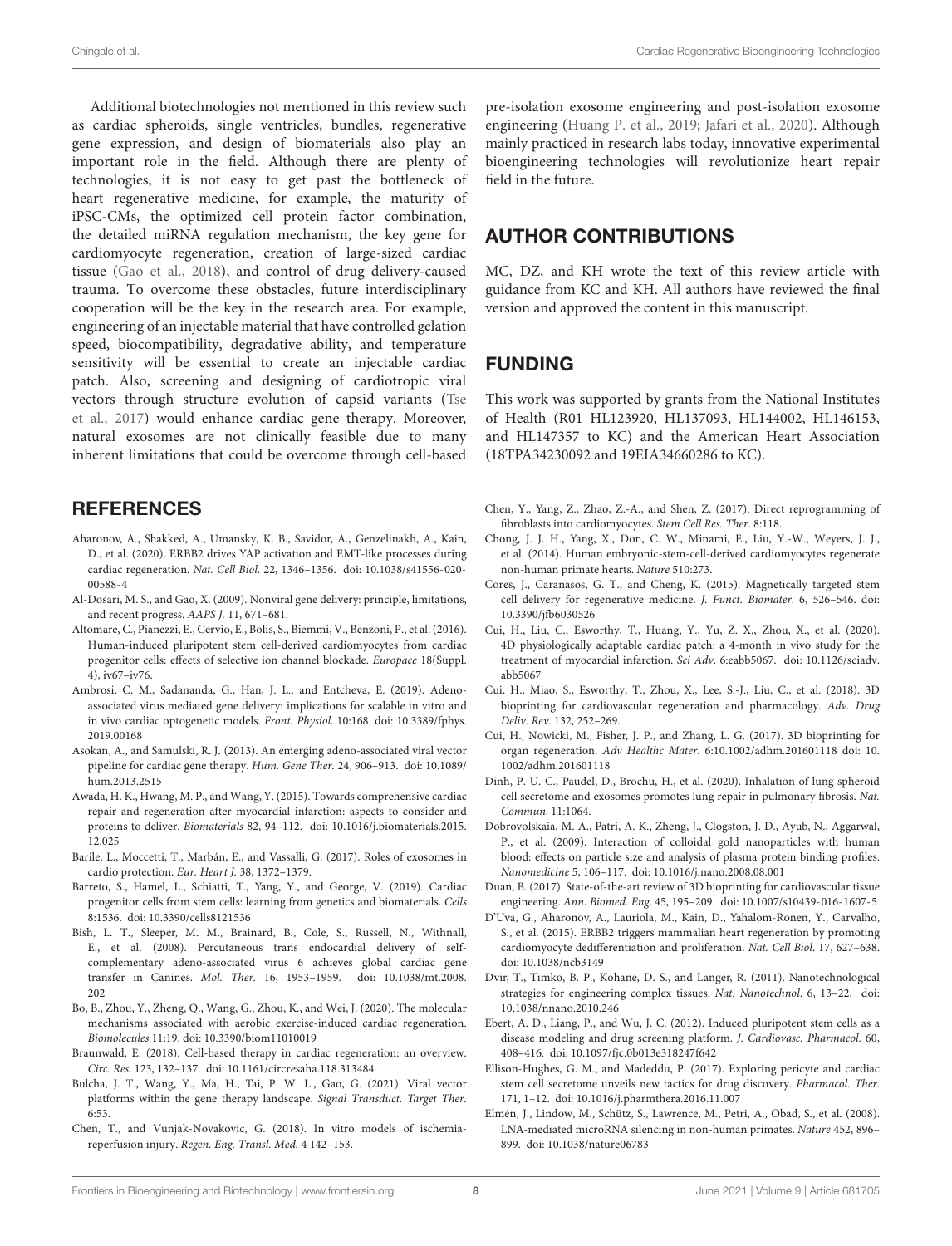- <span id="page-8-38"></span>Engel, J. L., and Ardehali, R. (2018). Direct cardiac reprogramming: progress and promise. Stem Cells Int. 2018:1435746.
- <span id="page-8-10"></span>Fargnoli, A. S., Katz, M. G., and Bridges, C. R. (2017). A needleless liquid jet injection delivery approach for cardiac gene therapy. Methods Mol. Biol. 1521, 219–226. [doi: 10.1007/978-1-4939-6588-5\\_15](https://doi.org/10.1007/978-1-4939-6588-5_15)
- <span id="page-8-24"></span>Feldman, K. S., and Zahid, M. (2020). In Vivo imaging of transduction efficiencies of cardiac targeting peptide. J. Vis. Exp. 11:160.
- <span id="page-8-34"></span>Fleischer, S., Feiner, R., and Dvir, T. (2017). Cutting-edge platforms in cardiac tissue engineering. Curr. Opin. Biotechnol. 47, 23–29. [doi: 10.1016/j.copbio.2017.05.](https://doi.org/10.1016/j.copbio.2017.05.008) [008](https://doi.org/10.1016/j.copbio.2017.05.008)
- <span id="page-8-37"></span>Fu, J.-D., Stone, N. R., Liu, L., Spencer, C. I., Qian, L., Hayashi, Y., et al. (2013). Direct reprogramming of human fibroblasts toward a cardiomyocyte-like state. Stem Cell Rep. 1, 235–247. [doi: 10.1016/j.stemcr.2013.07.005](https://doi.org/10.1016/j.stemcr.2013.07.005)
- <span id="page-8-4"></span>Fu, Y., Huang, C., Xu, X., Gu, H., Ye, Y., Jiang, C., et al. (2015). Direct reprogramming of mouse fibroblasts into cardiomyocytes with chemical cocktails. Cell Res. 25, 1013–1024. [doi: 10.1038/cr.2015.99](https://doi.org/10.1038/cr.2015.99)
- <span id="page-8-13"></span>Gabisonia, K., Prosdocimo, G., Aquaro, G. D., Carlucci, L., Zentilin, L., Secco, I., et al. (2019). MicroRNA therapy stimulates uncontrolled cardiac repair after myocardial infarction in pigs. Nature 569, 418–422. [doi: 10.1038/s41586-019-](https://doi.org/10.1038/s41586-019-1191-6) [1191-6](https://doi.org/10.1038/s41586-019-1191-6)
- <span id="page-8-20"></span>Gallet, R., Dawkins, J., Valle, J., Simsolo, E., de Couto, G., Middleton, R., et al. (2017). Exosomes secreted by cardiosphere-derived cells reduce scarring, attenuate adverse remodeling, and improve function in acute and chronic porcine myocardial infarction. Eur. Heart J. 38, 201–211.
- <span id="page-8-22"></span>Gao, G., Bish, L. T., Sleeper, M. M., Mu, X., Sun, L., Lou, Y., et al. (2011). Trans endocardial delivery of AAV6 results in highly efficient and global cardiac gene transfer in Rhesus Macaques. Hum. Gene Ther. 22, 979–984. [doi: 10.1089/hum.](https://doi.org/10.1089/hum.2011.042) [2011.042](https://doi.org/10.1089/hum.2011.042)
- <span id="page-8-31"></span>Gao, L., Gregorich, Z. R., Zhu, W., Mattapally, S., Oduk, Y., Lou, X., et al. (2018). Large cardiac muscle patches engineered from human induced-pluripotent stem cell–derived cardiac cells improve recovery from myocardial infarction in swine. Circulation 137, 1712–1730. [doi: 10.1161/circulationaha.117.030785](https://doi.org/10.1161/circulationaha.117.030785)
- <span id="page-8-19"></span>Gao, L., Wang, L., Wei, Y., Krishnamurthy, P., Walcott, G. P., Menasché, P., et al. (2020). Exosomes secreted by hiPSC-derived cardiac cells improve recovery from myocardial infarction in swine. Sci. Transl. Med. 12:eaay1318. [doi: 10.](https://doi.org/10.1126/scitranslmed.aay1318) [1126/scitranslmed.aay1318](https://doi.org/10.1126/scitranslmed.aay1318)
- <span id="page-8-30"></span>Giacomelli, E., Meraviglia, V., Campostrini, G., Cochrane, A., Cao, X., van Helden, R. W. J., et al. (2020). Human-iPSC-derived cardiac stromal cells enhance maturation in 3D cardiac microtissues and reveal non-cardiomyocyte contributions to heart disease. Cell Stem Cell 26, 862.e11–879.e11.
- <span id="page-8-35"></span>Gu, Z., Fu, J., Lin, H., and He, Y. (2020). Development of 3D bioprinting: from printing methods to biomedical applications. Asian J. Pharm. Sci. 15, 529–557. [doi: 10.1016/j.ajps.2019.11.003](https://doi.org/10.1016/j.ajps.2019.11.003)
- <span id="page-8-7"></span>Hashimoto, H., Olson, E. N., and Bassel-Duby, R. (2018). Therapeutic approaches for cardiac regeneration and repair. Nat. Rev. Cardiol. 15, 585–600. [doi: 10.](https://doi.org/10.1038/s41569-018-0036-6) [1038/s41569-018-0036-6](https://doi.org/10.1038/s41569-018-0036-6)
- <span id="page-8-15"></span>Hodgkinson, C. P., Kang, M. H., Dal-Pra, S., Mirotsou, M., and Dzau, V. J. (2015). MicroRNAs and cardiac regeneration. Circ. Res. 116, 1700–1711.
- <span id="page-8-18"></span>Hu, S., Li, Z., Shen, D., Zhu, D., Huang, K., Su, T., et al. (2021). Exosomeeluting stents for vascular healing after ischaemic injury. Nat. Biomed. Eng. [doi: 10.1038/s41551-021-00705-0](https://doi.org/10.1038/s41551-021-00705-0)
- <span id="page-8-28"></span>Huang, K., Hu, S., and Cheng, K. (2019a). A new era of cardiac cell therapy: opportunities and challenges. Adv. Healthcare Mater. 8, 1–18. [doi: 10.1111/nph.](https://doi.org/10.1111/nph.13457) [13457](https://doi.org/10.1111/nph.13457)
- <span id="page-8-29"></span>Huang, K., Li, Z., Su, T., Shen, D., Hu, S., and Cheng, K. (2019b). Bispecific antibody therapy for effective cardiac repair through redirection of endogenous stem cells. Adv. Ther. 2:1900009. [doi: 10.1002/adtp.201900009](https://doi.org/10.1002/adtp.201900009)
- <span id="page-8-2"></span>Huang, K., Ozpinar, E. W., Su, T., Tang, J., Shen, D., Qiao, L., et al. (2020). An off-the-shelf artificial cardiac patch improves cardiac repair after myocardial infarction in rats and pigs. Sci. Transl. Med. 12:eaat9683. [doi: 10.1126/](https://doi.org/10.1126/scitranslmed.aat9683) [scitranslmed.aat9683](https://doi.org/10.1126/scitranslmed.aat9683)
- <span id="page-8-17"></span>Huang, P., Wang, L., Li, Q., Tian, X., Xu, J., Xu, J., et al. (2019). Atorvastatin enhances the therapeutic efficacy of mesenchymal stem cells-derived exosomes in acute myocardial infarction via up-regulating long non-coding RNA H19. Cardiovasc. Res. 116, 353–367.
- <span id="page-8-6"></span>Ieda, M., Fu, J. D., Delgado-Olguin, P., Vedantham, V., Hayashi, Y., Bruneau, B. G., et al. (2010). Direct reprogramming of fibroblasts into functional cardiomyocytes by defined factors. Cell 142, 375–386. [doi: 10.1016/j.cell.2010.](https://doi.org/10.1016/j.cell.2010.07.002) [07.002](https://doi.org/10.1016/j.cell.2010.07.002)
- <span id="page-8-21"></span>Inagaki, K., Fuess, S., Storm, T. A., Gibson, G. A., Mctiernan, C. F., Kay, M. A., et al. (2006). Robust systemic transduction with AAV9 vectors in mice: efficient global cardiac gene transfer superior to that of AAV8. Mol. Ther. 14, 45–53. [doi: 10.1016/j.ymthe.2006.03.014](https://doi.org/10.1016/j.ymthe.2006.03.014)
- <span id="page-8-33"></span>Iseoka, H., Miyagawa, S., Fukushima, S., Saito, A., Masuda, S., Yajima, S., et al. (2018). Pivotal role of non-cardiomyocytes in electromechanical and therapeutic potential of induced pluripotent stem cell-derived engineered cardiac tissue. Tissue Eng. Part A 24, 287–300. [doi: 10.1089/ten.tea.2016.0535](https://doi.org/10.1089/ten.tea.2016.0535)
- <span id="page-8-3"></span>Jackman, C. P., Ganapathi, A. M., Asfour, H., Qian, Y., Allen, B. W., Li, Y., et al. (2018). Engineered cardiac tissue patch maintains structural and electrical properties after epicardial implantation. Biomaterials 159, 48–58. [doi: 10.1016/](https://doi.org/10.1016/j.biomaterials.2018.01.002) [j.biomaterials.2018.01.002](https://doi.org/10.1016/j.biomaterials.2018.01.002)
- <span id="page-8-39"></span>Jafari, D., Shajari, S., Jafari, R., Mardi, N., Gomari, H., Ganji, F., et al. (2020). Designer exosomes: a new platform for biotechnology therapeutics. BioDrugs 34, 567–586. [doi: 10.1007/s40259-020-00434-x](https://doi.org/10.1007/s40259-020-00434-x)
- <span id="page-8-36"></span>Jana, S., and Lerman, A. (2015). Bioprinting a cardiac valve. Biotechnol. Adv. 33, 1503–1521. [doi: 10.1016/j.biotechadv.2015.07.006](https://doi.org/10.1016/j.biotechadv.2015.07.006)
- <span id="page-8-9"></span>Jayawardena, T. M., Egemnazarov, B., Finch, E. A., Zhang, L., Payne, J. A., Pandya, K., et al. (2012). MicroRNA-mediated in vitro and in vivo direct reprogramming of cardiac fibroblasts to cardiomyocytes. Circ. Res. 110, 1465–1473. [doi: 10.1161/](https://doi.org/10.1161/circresaha.112.269035) [circresaha.112.269035](https://doi.org/10.1161/circresaha.112.269035)
- <span id="page-8-12"></span>Jessup, M., Greenberg, B., Mancini, D., Cappola, T., Pauly, D. F., Jaski, B., et al. (2011). Calcium upregulation by percutaneous administration of gene therapy in cardiac disease (CUPID). Circulation 124, 304–313. [doi: 10.1161/](https://doi.org/10.1161/circulationaha.111.022889) [circulationaha.111.022889](https://doi.org/10.1161/circulationaha.111.022889)
- <span id="page-8-23"></span>Kanki, S., Jaalouk, D. E., Lee, S., Yu, A. Y. C., Gannon, J., and Lee, R. T. (2011). Identification of targeting peptides for ischemic myocardium by in vivo phage display. J. Mol. Cell Cardiol. 50, 841–848. [doi: 10.1016/j.yjmcc.2011.](https://doi.org/10.1016/j.yjmcc.2011.02.003) [02.003](https://doi.org/10.1016/j.yjmcc.2011.02.003)
- <span id="page-8-25"></span>Kim, S. H., Jeong, J. H., Ou, M., Yockman, J. W., Kim, S. W., and Bull, D. A. (2008). Cardiomyocyte-targeted siRNA delivery by prostaglandin E(2)- Fas siRNA polyplexes formulated with reducible poly(amido amine) for preventing cardiomyocyte apoptosis. Biomaterials 29, 4439–4446. [doi: 10.1016/](https://doi.org/10.1016/j.biomaterials.2008.07.047) [j.biomaterials.2008.07.047](https://doi.org/10.1016/j.biomaterials.2008.07.047)
- <span id="page-8-1"></span>Kohama, Y., Higo, S., Masumura, Y., Shiba, M., Kondo, T., Ishizu, T., et al. (2020). Adeno-associated virus-mediated gene delivery promotes S-phase entry-independent precise targeted integration in cardiomyocytes. Sci. Rep. 10, 1–13.
- <span id="page-8-5"></span>Lee, C. S., Bishop, E. S., Zhang, R., Yu, X., Farina, E. M., Yan, S., et al. (2017). Adenovirus-mediated gene delivery: potential applications for gene and cellbased therapies in the new era of personalized medicine. Genes Dis. 4, 43–63. [doi: 10.1016/j.gendis.2017.04.001](https://doi.org/10.1016/j.gendis.2017.04.001)
- <span id="page-8-0"></span>Lee, R. T., and Walsh, K. (2016). The future of cardiovascular regenerative medicine. Circulation 133, 2618–2625. [doi: 10.1161/circulationaha.115.01](https://doi.org/10.1161/circulationaha.115.019214) [9214](https://doi.org/10.1161/circulationaha.115.019214)
- <span id="page-8-11"></span>Lee, S., Kim, J. E., Johnson, B., Al, Andukuri, A., and Yoon, Y.-S. (2017). Direct reprogramming into endothelial cells: a new source for vascular regeneration. Regen. Med. 12, 317–320. [doi: 10.2217/rme-2017-0022](https://doi.org/10.2217/rme-2017-0022)
- <span id="page-8-16"></span>Li, P., Kaslan, M., Lee, S. H., Yao, J., and Gao, Z. (2017). Progress in exosome isolation techniques. Theranostics 7, 789–804. [doi: 10.7150/thno.](https://doi.org/10.7150/thno.18133) [18133](https://doi.org/10.7150/thno.18133)
- <span id="page-8-8"></span>Li, X.-H., Li, Q., Jiang, L., Deng, C., Liu, Z., Fu, Y., et al. (2015). Generation of functional human cardiac progenitor cells by high-efficiency protein transduction. Stem Cells Transl. Med. 4, 1415–1424. [doi: 10.5966/sctm.2015-](https://doi.org/10.5966/sctm.2015-0136) [0136](https://doi.org/10.5966/sctm.2015-0136)
- <span id="page-8-14"></span>Li, Y., Chen, X., Jin, R., Chen, L., Dang, M., Cao, H., et al. (2021). Injectable hydrogel with MSNs/microRNA-21-5p delivery enables both immunomodification and enhanced angiogenesis for myocardial infarction therapy in pigs. Sci. Adv. 7:eabd6740. [doi: 10.1126/sciadv.abd6740](https://doi.org/10.1126/sciadv.abd6740)
- <span id="page-8-26"></span>Li, Z., Hu, S., and Cheng, K. (2018). Platelets and their biomimetics for regenerative medicine and cancer therapies. J. Mater. Chem. B. 6, 7354–7365. [doi: 10.1039/](https://doi.org/10.1039/c8tb02301h) [c8tb02301h](https://doi.org/10.1039/c8tb02301h)
- <span id="page-8-27"></span>Li, Z., Hu, S., Huang, K., Su, T., Cores, J., and Cheng, K. (2020). Targeted anti-IL-1β platelet microparticles for cardiac detoxing and repair. Sci. Adv. 6:eaay0589. [doi: 10.1126/sciadv.aay0589](https://doi.org/10.1126/sciadv.aay0589)
- <span id="page-8-32"></span>Li, Z., Zhu, D., Hui, Q., Bi, J., Yu, B., Huang, Z., et al. (2021). Injection of ROS-responsive hydrogel loaded with basic fibroblast growth factor into the pericardial cavity for heart repair. Adv. Funct. Mater. 2021:2004377. [doi: 10.](https://doi.org/10.1002/adfm.202004377) [1002/adfm.202004377](https://doi.org/10.1002/adfm.202004377)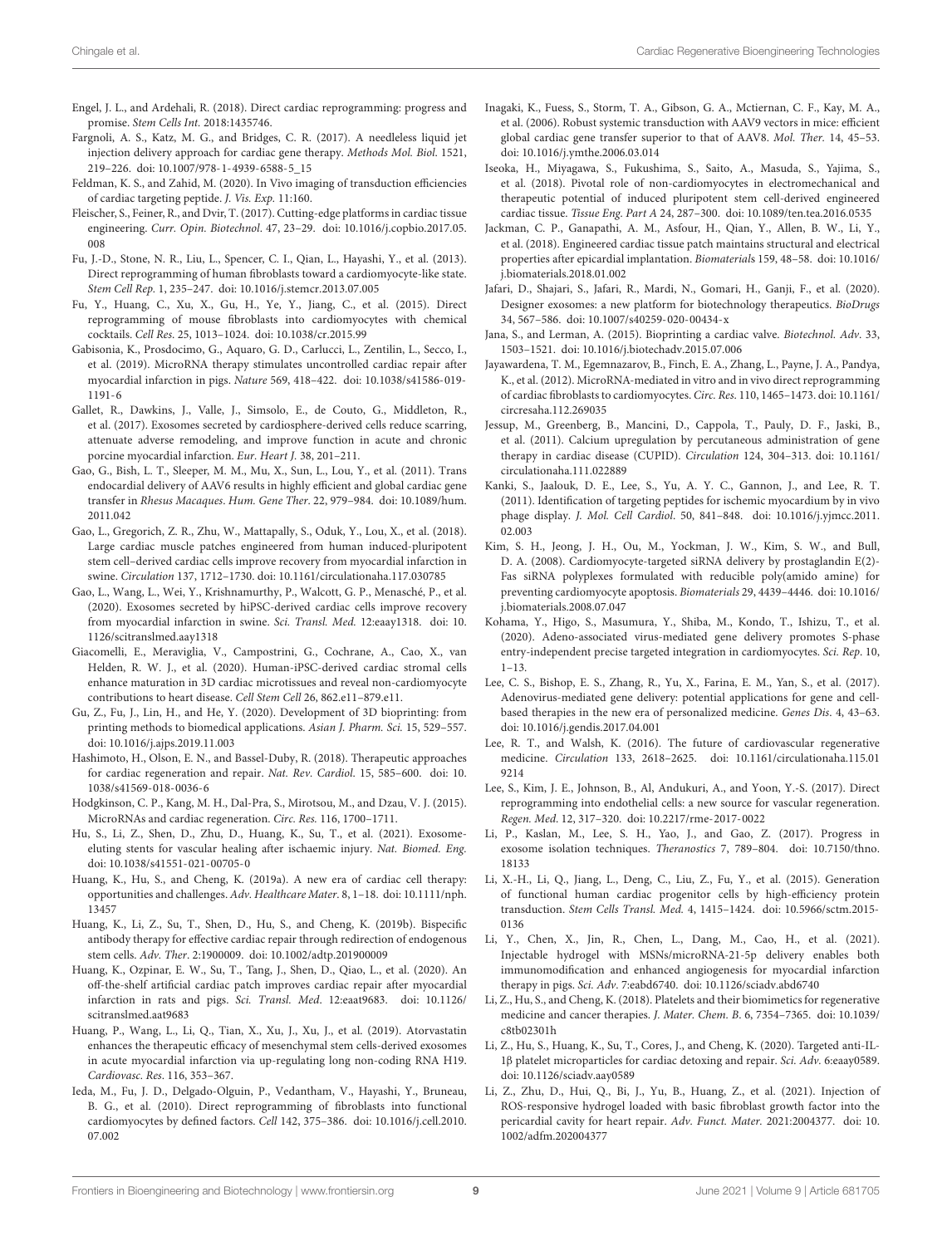- <span id="page-9-27"></span>Lin, A., Sabnis, A., Kona, S., Nattama, S., Patel, H., Dong, J.-F., et al. (2010). Shear-regulated uptake of nanoparticles by endothelial cells and development of endothelial-targeting nanoparticles. J. Biomed. Mater. Res. A 93, 833–842.
- <span id="page-9-29"></span>Liu, M., Lutz, H., Zhu, D., Huang, K., Li, Z., Dinh, P.-U. C., et al. (2021). Bispecific antibody inhalation therapy for redirecting stem cells from the lungs to repair heart injury. Adv. Sci. 8:2002127. [doi: 10.1002/advs.202002127](https://doi.org/10.1002/advs.202002127)
- <span id="page-9-40"></span>Liu, N., Ye, X., Yao, B., Zhao, M., Wu, P., Liu, G., et al. (2021). Advances in 3D bioprinting technology for cardiac tissue engineering and regeneration. Bioact. Mater. 6, 1388–1401. [doi: 10.1016/j.bioactmat.2020.10.021](https://doi.org/10.1016/j.bioactmat.2020.10.021)
- <span id="page-9-38"></span>Liu, Q., and Muruve, D. (2003). Molecular basis of the inflammatory response to adenovirus vectors. Gene Ther. 10, 935–940. [doi: 10.1038/sj.gt.3302036](https://doi.org/10.1038/sj.gt.3302036)
- <span id="page-9-16"></span>Liu, Z., Wang, L., Welch, J. D., Ma, H., Zhou, Y., Vaseghi, H. R., et al. (2017). Single-cell transcriptomics reconstructs fate conversion from fibroblast to cardiomyocyte. Nature 551, 100–104. [doi: 10.1038/nature24454](https://doi.org/10.1038/nature24454)
- <span id="page-9-21"></span>Luo, L., Tang, J., Nishi, K., Yan, C., Dinh, P. U., Cores, J., et al. (2017). Fabrication of synthetic mesenchymal stem cells for the treatment of acute myocardial infarction in mice. Circ. Res. 120, 1768–1775. [doi: 10.1161/circresaha.116.](https://doi.org/10.1161/circresaha.116.310374) [310374](https://doi.org/10.1161/circresaha.116.310374)
- <span id="page-9-39"></span>Machiraju, P., and Greenway, S. C. (2019). Current methods for the maturation of induced pluripotent stem cell-derived cardiomyocytes. World J. Stem Cells 11, 33–43. [doi: 10.4252/wjsc.v11.i1.33](https://doi.org/10.4252/wjsc.v11.i1.33)
- <span id="page-9-19"></span>Maghin, E., Garbati, P., Quarto, R., Piccoli, M., and Bollini, S. (2020). Young at heart: combining strategies to rejuvenate endogenous mechanisms of cardiac repair. Front. Bioeng. Biotechnol. 8:447. [doi: 10.3389/fbioe.2020.](https://doi.org/10.3389/fbioe.2020.00447) [00447](https://doi.org/10.3389/fbioe.2020.00447)
- <span id="page-9-8"></span>Maiullari, F., Costantini, M., Milan, M., Pace, V., Chirivì, M., Maiullari, S., et al. (2018). A multi-cellular 3D bioprinting approach for vascularized heart tissue engineering based on HUVECs and iPSC-derived cardiomyocytes. Sci. Rep. 8, 1–15.
- <span id="page-9-24"></span>Malliaras, K., and Marbán, E. (2011). Cardiac cell therapy: where we've been, where we are, and where we should be headed. Br. Med. Bull. 98, 161–185. [doi: 10.1093/bmb/ldr018](https://doi.org/10.1093/bmb/ldr018)
- <span id="page-9-11"></span>Martins, A. M., Vunjak-Novakovic, G., and Reis, R. L. (2014). The current status of iPS cells in cardiac research and their potential for tissue engineering and regenerative medicine. Stem Cell Rev. Rep. 10, 177–190. [doi: 10.1007/s12015-](https://doi.org/10.1007/s12015-013-9487-7) [013-9487-7](https://doi.org/10.1007/s12015-013-9487-7)
- <span id="page-9-22"></span>Mayourian, J., Ceholski, D. K., Gorski, P. A., Mathiyalagan, P., Murphy, J. F., Salazar, S. I., et al. (2018). Exosomal microRNA-21-5p mediates mesenchymal stem cell paracrine effects on human cardiac tissue contractility. Circ. Res. 122, 933–944. [doi: 10.1161/circresaha.118.312420](https://doi.org/10.1161/circresaha.118.312420)
- <span id="page-9-4"></span>McMurray, J. J., Packer, M., Desai, A. S., Gong, J., Lefkowitz, M. P., Rizkala, A. R., et al. (2014). Angiotensin-neprilysin inhibition versus enalapril in heart failure. N. Engl. J. Med. 371, 993–1004.
- <span id="page-9-7"></span>Mei, X., and Cheng, K. (2020). Recent development in therapeutic cardiac patches. Front. Cardiovasc. Med. 7:610364. [doi: 10.3389/fcvm.2020.610364](https://doi.org/10.3389/fcvm.2020.610364)
- <span id="page-9-31"></span>Mei, Y., Saha, K., Bogatyrev, S. R., Yang, J., Hook, A. L., Kalcioglu, Z. I., et al. (2010). Combinatorial development of biomaterials for clonal growth of human pluripotent stem cells. Nat. Mater. 9, 768–778. [doi: 10.1038/nmat](https://doi.org/10.1038/nmat2812) [2812](https://doi.org/10.1038/nmat2812)
- <span id="page-9-30"></span>Mihalko, E., Huang, K., Sproul, E., Cheng, K., and Brown, A. C. (2018). Targeted treatment of ischemic and fibrotic complications of myocardial infarction using a dual-delivery microgel therapeutic. ACS Nano 12, 7826–7837. [doi: 10.1021/](https://doi.org/10.1021/acsnano.8b01977) [acsnano.8b01977](https://doi.org/10.1021/acsnano.8b01977)
- <span id="page-9-37"></span>Nam, Y.-J., Song, K., and Olson, E. N. (2013). Heart repair by cardiac reprogramming. Nat. Med. 19, 413–415. [doi: 10.1038/nm.3147](https://doi.org/10.1038/nm.3147)
- <span id="page-9-1"></span>Nelson, V. L., and Brunt, K. R. (2021). Cutting the molecular brakes to achieve cardiac regeneration. Cell Death Differ. 28, 1126–1129. [doi: 10.1038/s41418-](https://doi.org/10.1038/s41418-020-00681-z) [020-00681-z](https://doi.org/10.1038/s41418-020-00681-z)
- <span id="page-9-3"></span>Packer, M., Coats, A. J., Fowler, M. B., Katus, H. A., Krum, H., Mohacsi, P., et al. (2001). Carvedilol prospective randomized cumulative survival study group. Effect of carvedilol on survival in severe chronic heart failure. N. Engl. J. Med. 344, 1651–1658.
- <span id="page-9-28"></span>Parashar, A., Sarkar, S., Ganguly, A., Sharma, S. K., and Suresh, M. R. (2011). Bispecific antibodies for diagnostic applications. Bispec. Antibodies 349–367. [doi: 10.1007/978-3-642-20910-9\\_19](https://doi.org/10.1007/978-3-642-20910-9_19)
- <span id="page-9-13"></span>Pasumarthi, K. B. S., and Field, L. J. (2002). Cardiomyocyte cell cycle regulation. Circ. Res. 90, 1044–1054. [doi: 10.1161/01.res.0000020201.44772.67](https://doi.org/10.1161/01.res.0000020201.44772.67)
- <span id="page-9-10"></span>Patel, V., Mathison, M., Singh, V. P., Yang, J., and Rosengart, T. K. (2016). Direct cardiac cellular reprogramming for cardiac regeneration. Curr. Treat. Options Cardiovasc. Med. 18:58.
- <span id="page-9-12"></span>Pianezzi, E., Altomare, C., Bolis, S., Balbi, C., Torre, T., Rinaldi, A., et al. (2020). Role of somatic cell sources in the maturation degree of human induced pluripotent stem cell-derived cardiomyocytes. Biochim. Biophys. Acta Mol. Cell Res. 1867:118538. [doi: 10.1016/j.bbamcr.2019.118538](https://doi.org/10.1016/j.bbamcr.2019.118538)
- <span id="page-9-33"></span>Pomeroy, J. E., Helfer, A., and Bursac, N. (2020). Biomaterializing the promise of cardiac tissue engineering. Biotechnol. Adv. 42:107353. [doi: 10.1016/j.](https://doi.org/10.1016/j.biotechadv.2019.02.009) [biotechadv.2019.02.009](https://doi.org/10.1016/j.biotechadv.2019.02.009)
- <span id="page-9-15"></span>Qian, L., Huang, Y., Spencer, C. I., Foley, A., Vedantham, V., Liu, L., et al. (2012). In vivo reprogramming of murine cardiac fibroblasts into induced cardiomyocytes. Nature 485, 593–598. [doi: 10.1038/nature11044](https://doi.org/10.1038/nature11044)
- <span id="page-9-23"></span>Qiao, L., Hu, S., Liu, S., Zhang, H., Ma, H., Huang, K., et al. (2019). microRNA-21-5p dysregulation in exosomes derived from heart failure patients impairs regenerative potential. J. Clin. Invest. 129, 2237–2250. [doi: 10.1172/jci123135](https://doi.org/10.1172/jci123135)
- <span id="page-9-36"></span>Querdel, E., Reinsch, M., Castro, L., Köse, D., Bähr, A., Reich, S., et al. (2021). Human engineered heart tissue patches remuscularize the injured heart in a dose-dependent manner. Circulation. 120:047904.
- <span id="page-9-9"></span>Rao, M. S., and Malik, N. (2012). Assessing iPSC reprogramming methods for their suitability in translational medicine. J. Cell. Biochem. 113, 3061–3068. [doi: 10.1002/jcb.24183](https://doi.org/10.1002/jcb.24183)
- <span id="page-9-5"></span>Raziyeva, K., Smagulova, A., Kim, Y., Smagul, S., Nurkesh, A., and Saparov, A. (2020). Preconditioned and genetically modified stem cells for myocardial infarction treatment. Int. J. Mol. Sci. 21:7301. [doi: 10.3390/ijms21197301](https://doi.org/10.3390/ijms21197301)
- <span id="page-9-6"></span>Rincon, M. Y., VandenDriessche, T., and Chuah, M. K. (2015). Gene therapy for cardiovascular disease: advances in vector development, targeting, and delivery for clinical translation. Cardiovasc. Res. 108, 4–20. [doi: 10.1093/cvr/cvv205](https://doi.org/10.1093/cvr/cvv205)
- <span id="page-9-2"></span>Rose, E. A., Gelijns, A. C., Moskowitz, A. J., Heitjan, D. F., Stevenson, L. W., Dembitsky, W., et al. (2001). Long-term use of a left ventricular assist device for end-stage heart failure. N. Engl. J. Med. 345, 1435–1443.
- <span id="page-9-17"></span>Sandmaier, S. E., and Telugu, B. P. (2015). MicroRNA-mediated reprogramming of somatic cells into induced pluripotent stem cells. Methods Mol. Biol. 1330, 29–36. [doi: 10.1007/978-1-4939-2848-4\\_3](https://doi.org/10.1007/978-1-4939-2848-4_3)
- <span id="page-9-0"></span>Saparov, A., Ogay, V., Nurgozhin, T., Chen, W. C. W., Mansurov, N., Issabekova, A., et al. (2017). Role of the immune system in cardiac tissue damage and repair following myocardial infarction. Inflamm. Res. 66, 739–751. [doi: 10.](https://doi.org/10.1007/s00011-017-1060-4) [1007/s00011-017-1060-4](https://doi.org/10.1007/s00011-017-1060-4)
- <span id="page-9-34"></span>Shadrin, I. Y., Allen, B. W., Qian, Y., Jackman, C. P., Carlson, A. L., Juhas, M. E., et al. (2017). Cardiopatch platform enables maturation and scale-up of human pluripotent stem cell-derived engineered heart tissues. Nat. Commun. 8:1825.
- <span id="page-9-18"></span>Shapiro, S. D., Ranjan, A. K., Kawase, Y., Cheng, R. K., Kara, R. J., Bhattacharya, R., et al. (2014). Cyclin A2 induces cardiac regeneration after myocardial infarction through cytokinesis of adult cardiomyocytes. Sci. Transl. Med. 6:224ra27. [doi:](https://doi.org/10.1126/scitranslmed.3007668) [10.1126/scitranslmed.3007668](https://doi.org/10.1126/scitranslmed.3007668)
- <span id="page-9-25"></span>Shelke, A. R., Roscoe, J. A., Morrow, G. R., Colman, L. K., Banerjee, T. K., and Kirshner, J. J. (2008). Effect of a nausea expectancy manipulation on chemotherapy-induced nausea: a university of Rochester cancer center community clinical oncology program study. J. Pain Symptom Manage. 35, 381–387. [doi: 10.1016/j.jpainsymman.2007.05.008](https://doi.org/10.1016/j.jpainsymman.2007.05.008)
- <span id="page-9-26"></span>Shen, D., Tang, J., Hensley, M. T., Li, T., Caranasos, T. G., Zhang, T., et al. (2016). Effects of matrix metalloproteinases on the performance of platelet fibrin gel spiked with cardiac stem cells in heart repair. Stem Cells Transl. Med. 5, 793–803. [doi: 10.5966/sctm.2015-0194](https://doi.org/10.5966/sctm.2015-0194)
- <span id="page-9-35"></span>Shengjie, L., Xiong, Z., Wang, X., Yan, Y., Liu, H., and Zhang, R. (2009). Direct fabrication of a hybrid cell/hydrogel construct by a double-nozzle assembling technology. J. Bioact. Compat. Polym. 24, 249–265. [doi: 10.1177/](https://doi.org/10.1177/0883911509104094) [0883911509104094](https://doi.org/10.1177/0883911509104094)
- <span id="page-9-20"></span>Sid-Otmane, C., Perrault, L. P., and Ly, H. Q. (2020). Mesenchymal stem cell mediates cardiac repair through autocrine, paracrine and endocrine axes. J. Transl. Med. 18:336.
- <span id="page-9-14"></span>Song, K., Nam, Y. J., Luo, X., Qi, X., Tan, W., Huang, G. N., et al. (2012). Heart repair by reprogramming non-myocytes with cardiac transcription factors. Nature 485, 599–604. [doi: 10.1038/nature11139](https://doi.org/10.1038/nature11139)
- <span id="page-9-32"></span>Squillaro, T., Peluso, G., and Galderisi, U. (2016). Clinical trials with mesenchymal stem cells: an update. Cell Transpl. 25, 829–848. [doi: 10.3727/](https://doi.org/10.3727/096368915x689622) [096368915x689622](https://doi.org/10.3727/096368915x689622)